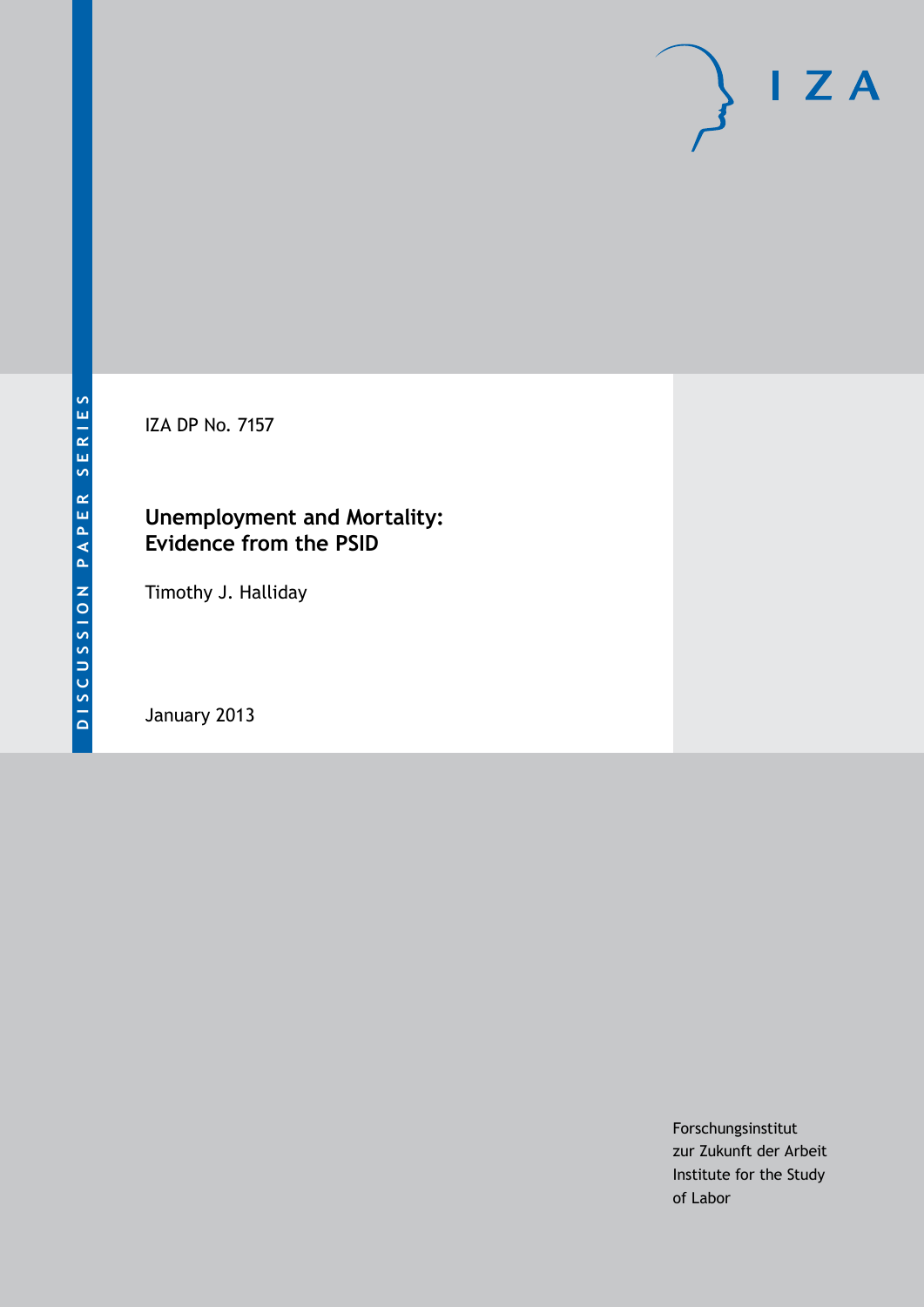# **Unemployment and Mortality: Evidence from the PSID**

**Timothy J. Halliday**

*University of Hawai'i at Mānoa and IZA*

### Discussion Paper No. 7157 January 2013

IZA

P.O. Box 7240 53072 Bonn **Germany** 

Phone: +49-228-3894-0 Fax: +49-228-3894-180 E-mail: [iza@iza.org](mailto:iza@iza.org)

Any opinions expressed here are those of the author(s) and not those of IZA. Research published in this series may include views on policy, but the institute itself takes no institutional policy positions. The IZA research network is committed to the IZA Guiding Principles of Research Integrity.

The Institute for the Study of Labor (IZA) in Bonn is a local and virtual international research center and a place of communication between science, politics and business. IZA is an independent nonprofit organization supported by Deutsche Post Foundation. The center is associated with the University of Bonn and offers a stimulating research environment through its international network, workshops and conferences, data service, project support, research visits and doctoral program. IZA engages in (i) original and internationally competitive research in all fields of labor economics, (ii) development of policy concepts, and (iii) dissemination of research results and concepts to the interested public.

<span id="page-1-0"></span>IZA Discussion Papers often represent preliminary work and are circulated to encourage discussion. Citation of such a paper should account for its provisional character. A revised version may be available directly from the author.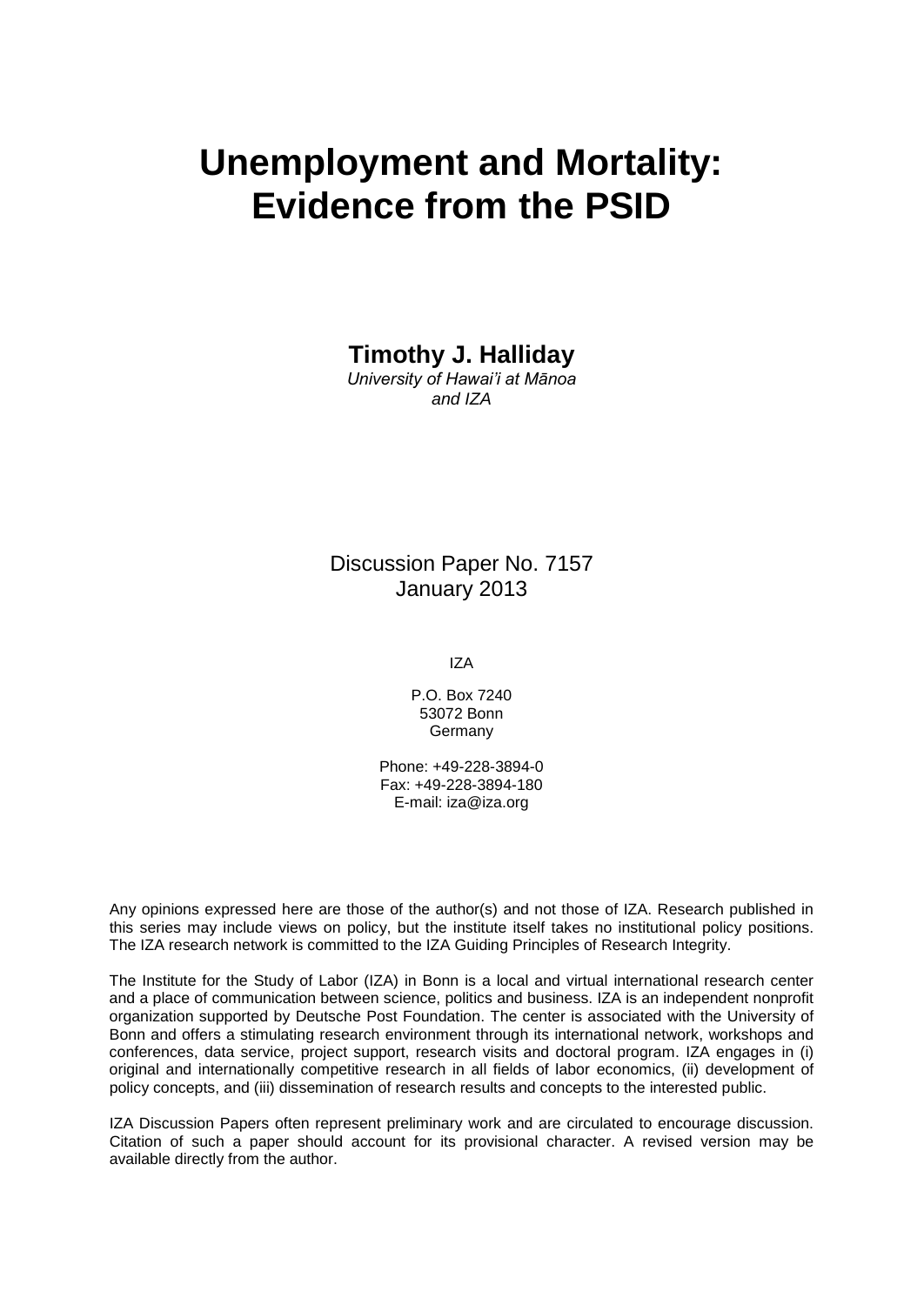IZA Discussion Paper No. 7157 January 2013

# **ABSTRACT**

# **Unemployment and Mortality: Evidence from the PSID[\\*](#page-1-0)**

In this paper, we use the death file from the Panel Study of Income Dynamics to investigate the relationship between county-level unemployment rates and mortality risk. After partialling out important confounding factors including baseline health status as well as state and industry fixed effects, we show that poor local labor market conditions are associated with higher mortality risk for working-aged men. In particular, we show that a one percentage point increase in the unemployment rate increases their mortality hazard by 6%. There is little to no such relationship for people with weaker labor force attachments such as women or the elderly. Our results contribute to a growing body of work that suggests that poor economic conditions pose health risks and illustrate an important contrast with studies based on aggregate data.

JEL Classification: I0, I12, J1

Keywords: recessions, mortality, health, aggregation

Corresponding author:

Timothy J. Halliday University of Hawai'i at Mānoa 2424 Maile Way Saunders Hall 533 Honolulu, HI 96822 USA E-mail: [halliday@hawaii.edu](mailto:halliday@hawaii.edu)

I would like to thank Takao Kato, Peter Kuhn, Edward Lazear, Doug Miller, Till von Wachter and participants at the Trans-Pacific Labor Seminar in Honolulu for useful comments.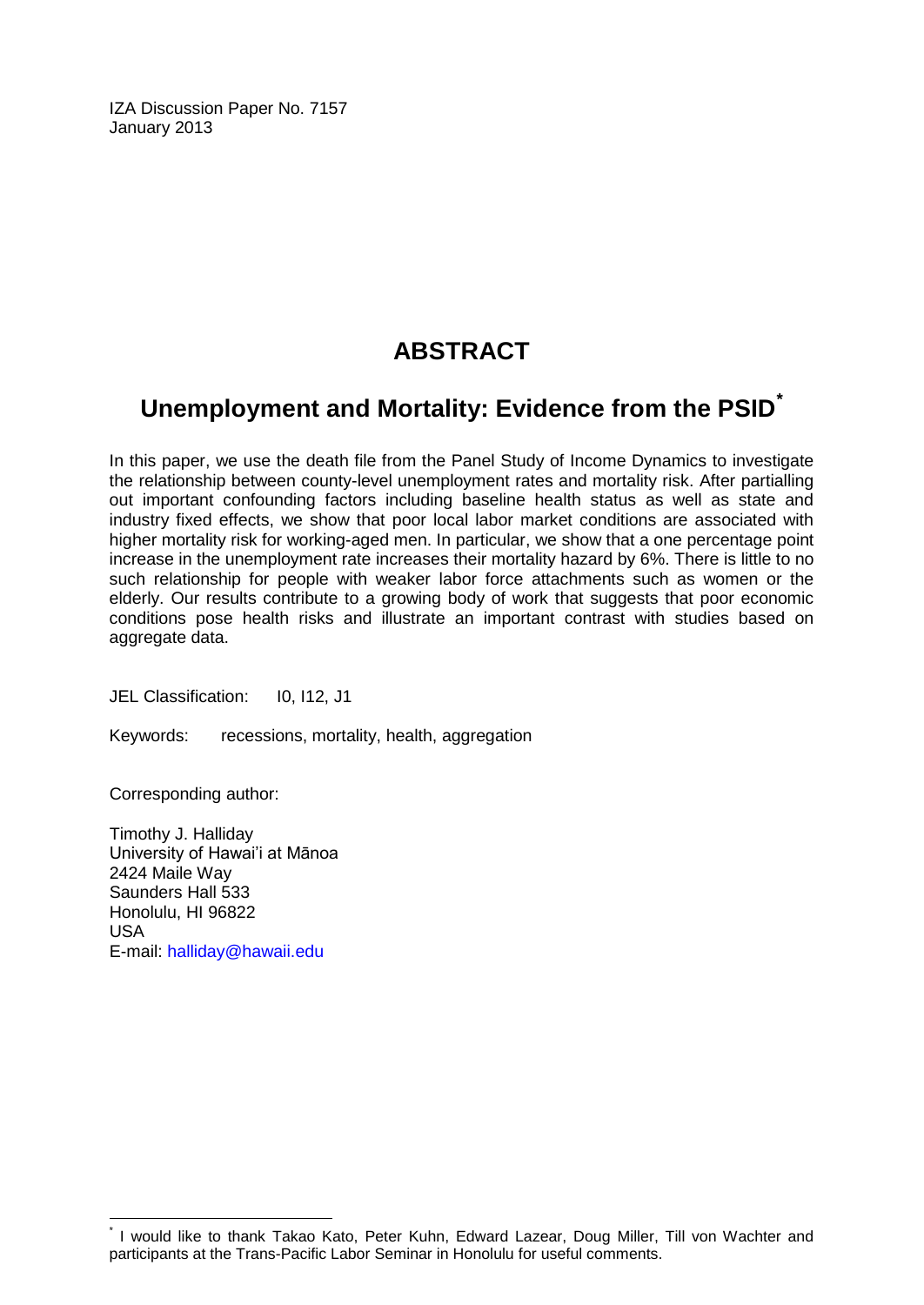## 1 Introduction

Recent work has used micro-data to establish a robust relationship between job displacement and adverse health outcomes. For example, Sullivan and von Wachter (2009) use administrative data from Pennsylvania and show that job displacement is associated with an increased mortality risk of 10-15% within about 20 years of baseline. In a similar paper, Strully (2009) uses the Panel Study of Income Dynamics (PSID) and shows that job displacement is strongly associated with increased morbidity. Overall, these papers suggest that there are negative health consequences to losing one's job.

This would suggest that poor macroeconomic conditions should be associated with higher mortality as well since the odds of job displacement will increase as the economy worsens. However, as it turns out, studies based on aggregate data actually suggest the opposite, namely, that worsened macroeconomic conditions are associated with lower mortality e.g. Ruhm (2000), Miller, Page, Huff-Stevens, and Filipski (2009), and Huff-Stevens, Miller, Page, and Filipski (2011). At first glance, there does appear to be a tension between these two literatures.

In this paper, we see if we can resolve this tension by offering an alternative look at the relationship between macroeconomic conditions and mortality that is based on micro-data. Specifically, we add to the literature by investigating the relationship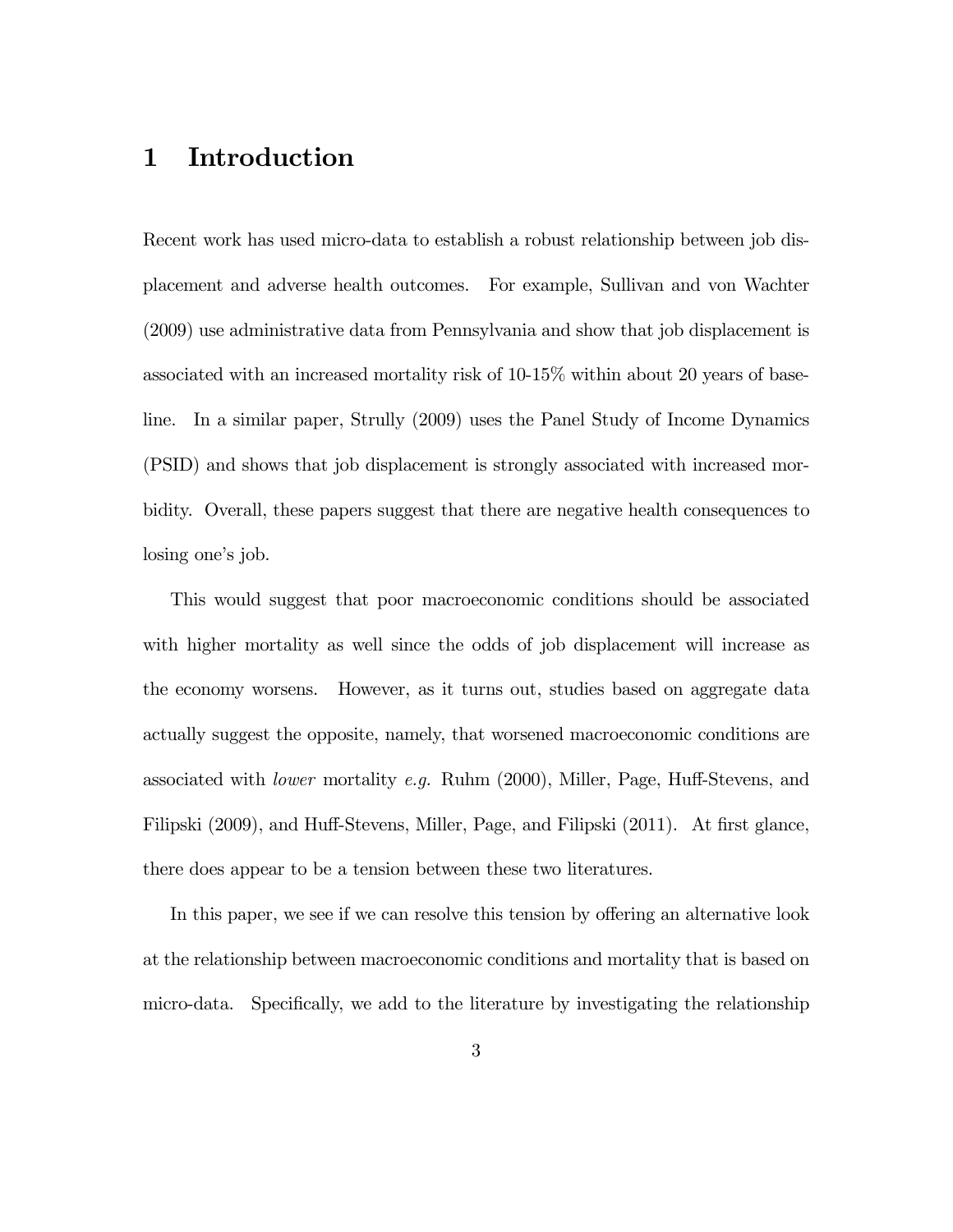between mortality and county-level unemployment rates using use the PSID's death file. An important feature of our study is that it delivers a similar parameter as the aggregate studies.

We show that higher unemployment rates are associated with higher mortality risk for working-aged men. This finding is robust to the inclusion of state and industry dummies as well as baseline health status. Specifically, we see that a one percentage point increase in the unemployment rate increases the mortality hazard of working-aged men by 6%. The effects of this increase decline monotonically as we move away from baseline. We also show that a one percentage point increase in the unemployment rate increases the probability of a death caused by diseases of the circulatory system by 7.74% for one year within baseline but once we move out to ten years from baseline, the effect diminishes to 1.35% and is no longer significant. In contrast, the corresponding effect for cancer-related deaths is 2.01% and not significant for one year within baseline, but increases to 5.51% and becomes significant at the 10% level for ten years within baseline. There is no relationship for working-aged women and people over 60.

The effects are present for people with the largest labor force attachment: workingaged men. This contrasts with studies that use aggregate data that find a significant and negative relationship between unemployment and mortality for the very young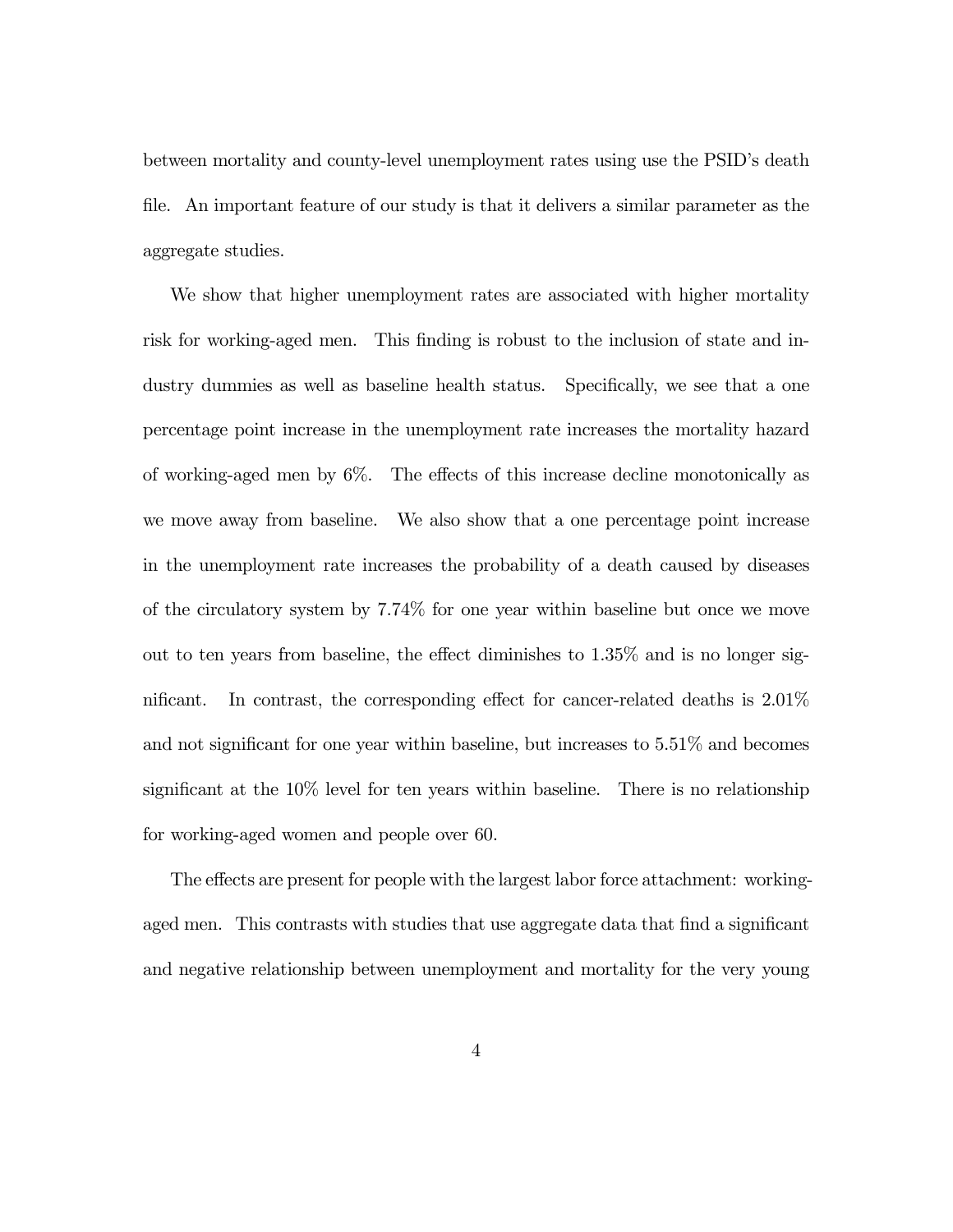and the very old who should have no attachment to the labor market. Overall, our conclusions appear to be consistent with the previous studies that use micro-data. However, the similarity of the regression models but the divergence in the results between our study and studies that employ macro-data suggests the presence of an aggregation bias in the latter. Future work should investigate this.

The balance of this paper is organized as follows. In the next section, we discuss our data. After that, we discuss our results and some of their implications. Finally, we conclude and offer some insights into how measurement issues can possibly explain the divergence between the results at the micro and macro levels.

# 2 Data

We employ data on people between the ages of 25 and 80 (inclusive) from the PSID survey years 1984 to 1993; each of these survey years constitutes a separate baseline. Our sample starts at 1984 because the Self-Reported Health Status (SRHS) question is not available prior to that year. The sample ends at 1993 because county level unemployment rates are not available beyond then. In addition, in any study of mortality, it is useful for the baseline to be far enough in the past so that researchers can investigate how the magnitude of any effects change as we move away from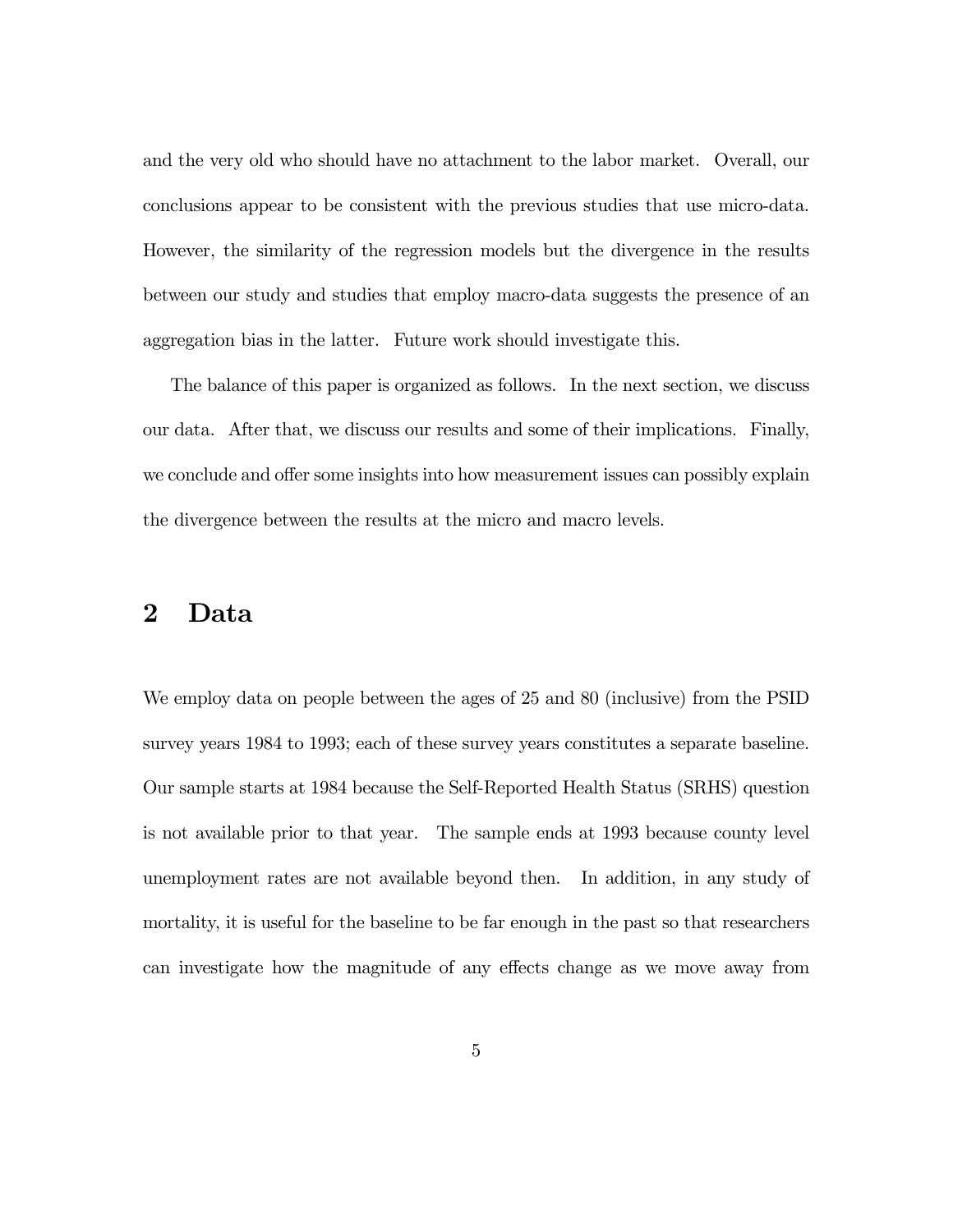baseline e.g. the effects of poor economic conditions on mortality one, five or ten years from baseline; since we do not have mortality information beyond 2005, this suggests that the most recent baseline should not be beyond 1995. The covariates that we use are county level unemployment rates, SRHS which is a categorical variable between 1 (excellent) and 5 (poor) that respondents use to rate their own health, age, educational attainment, gender and race. Summary statistics are reported in Table 1. We also employ information on state of residence and industry for some robustness checks. Additional details concerning how the sample was constructed can be found in the appendix.

Information on mortality comes from the PSID's mortality file which contains the death years of any PSID members who died on or before 2005 as well as the primary cause of their death. The cause of death was coded according to the International Classification of Death (ICD). For deaths that occurred prior to 1999, the ICD9 was used. After 1999, the ICD10 was used.

A total of 1932 individuals from our sample had died prior to 2005. The two biggest broadly defined causes of death in our data were diseases of the circulatory system, which correspond to ICD9 codes 390 to 459 or ICD10 codes beginning in I and neoplasms, which correspond to ICD9 codes 140 to 239 or ICD10 codes beginning in C. There were 691 deaths from circulatory diseases, which includes heart attacks,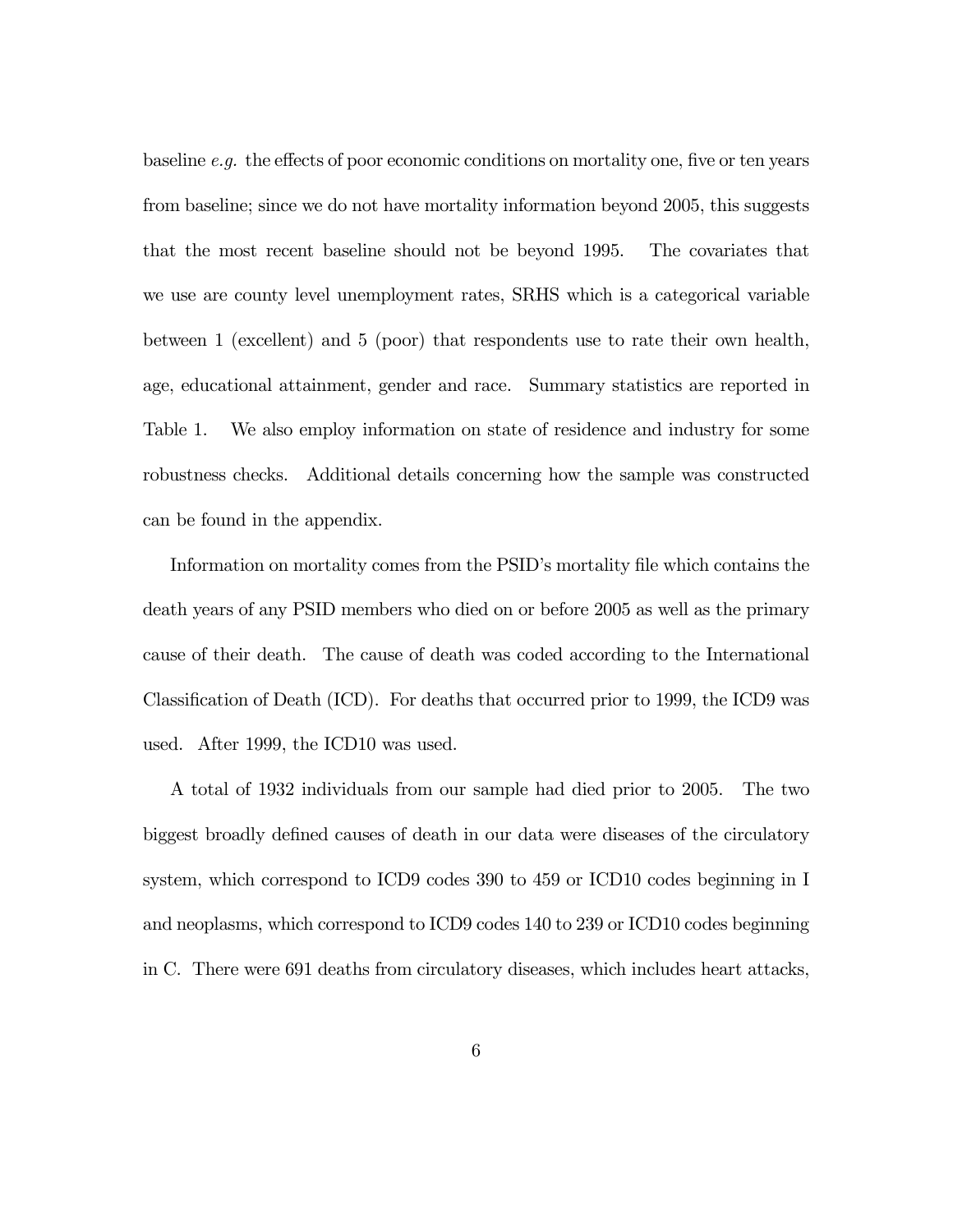and 444 deaths from cancer in our sample. Because these causes of death are very frequent, we will consider them separately in our analysis. Other causes of death are too infrequent to consider on their own.

# 3 Methods

To shed light on the relationship between unemployment and mortality, we consider the following model

$$
P(d_{it}^{j}|u_{it}, X_{it}) = \Lambda (\alpha^{j} + u_{it}\beta^{j} + X_{it}'\theta^{j}) \text{ for } j = 1, ..., 10
$$

where  $\Lambda(.)$  is the logistic CDF,  $u_{it}$  is the unemployment rate in the individual's county of residence and  $X_{it}$  is a column vector that includes dummies for SRHS being equal to one, two, three, or four; a quadratic function in age; dummy variables for educational attainment; and a dummy variable for being  $Caucasian<sup>1</sup>$ . In some robustness checks, we also include fixed effects for state, year and industry. The subscript  $t$  corresponds to the survey year which is the year of the baseline. The dependent variable is an indicator that is turned on if the individual has died within

<sup>1</sup>Estimating a logit model is consistent with similar work on mortality and economic conditions that uses micro-data e.g. Sullivan and von Wachter (2009).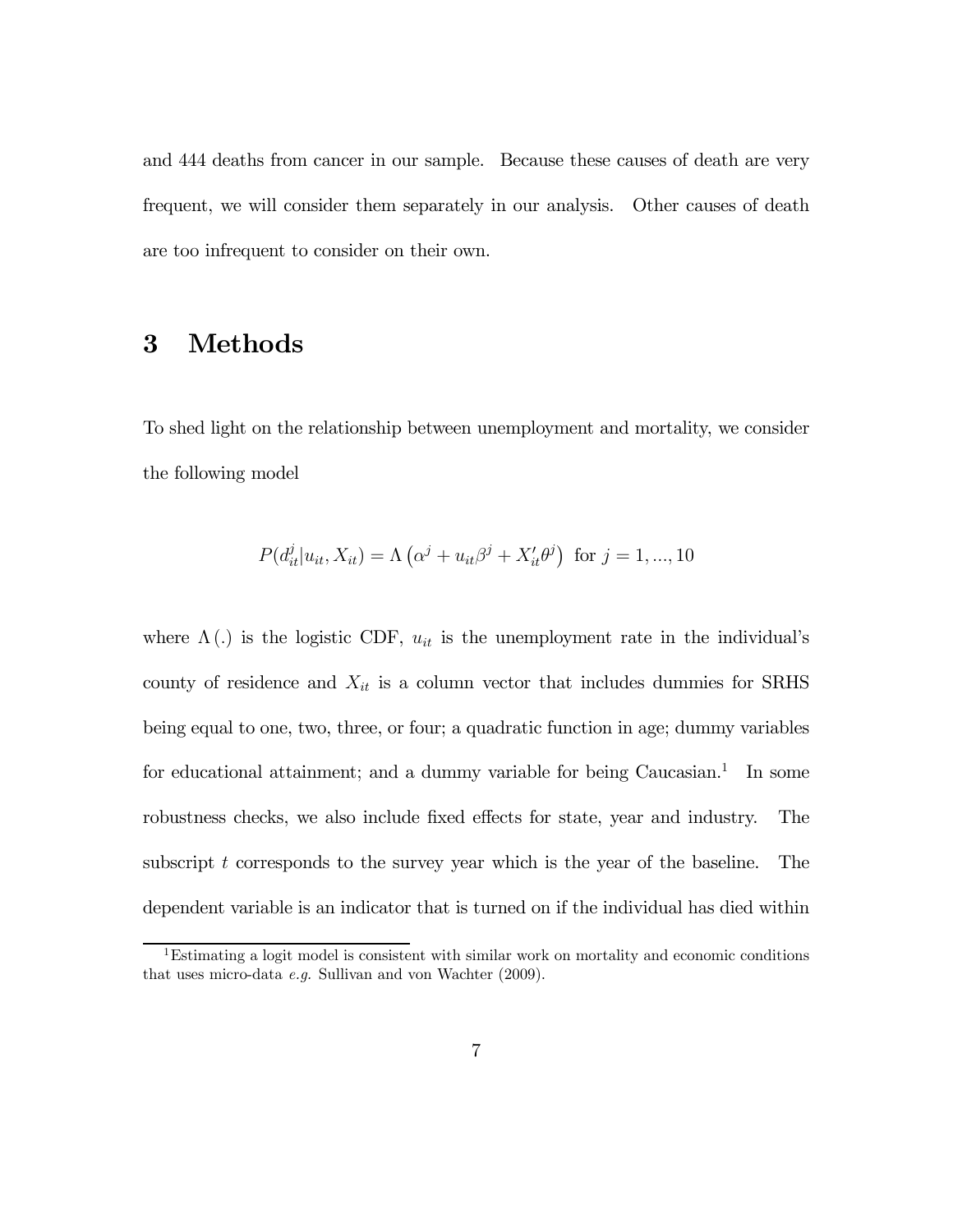j years of baseline. So,  $d_{it}^5 = 1$  if the individual has died within 5 years of the baseline at year t. Note that because the variables  $d_{it}^{j}$  were constructed using the same variable on the death year from the PSID that the sample sizes for regressions using different  $d_{it}^{j}$  as the dependent variable will be the same. As in Meghir and Pistaferri (2004), we adjust all standard errors for clustering on individuals which is the standard procedure in the PSID.

It is informative to compare our parameter to those from macro-based studies. If we let  $p$  denote the mortality probability given above, then

$$
\beta^j = \frac{\frac{\partial p}{\partial u_{it}}}{p(1-p)} \approx \frac{\frac{\partial p}{\partial u_{it}}}{p} = \frac{\partial \log p}{\partial u_{it}}.
$$

This holds because  $p$  will be small. The right-hand side is what obtains from a regression of log-mortality rates on the unemployment rates which is what is typically done when using macro-data. Hence, in the absence of any biases, the two estimates should be similar.

The strategy that we use to identify the effect of unemployment fluctuations on mortality essentially relies on a selection-on-observables assumption, but without a binary treatment. This is somewhat of a common procedure in the literature on unemployment and health (e.g. Browning, Dano, and Heinesen (2006), Strully (2009), and Sullivan and von Wachter (2009)). We are careful to control for important con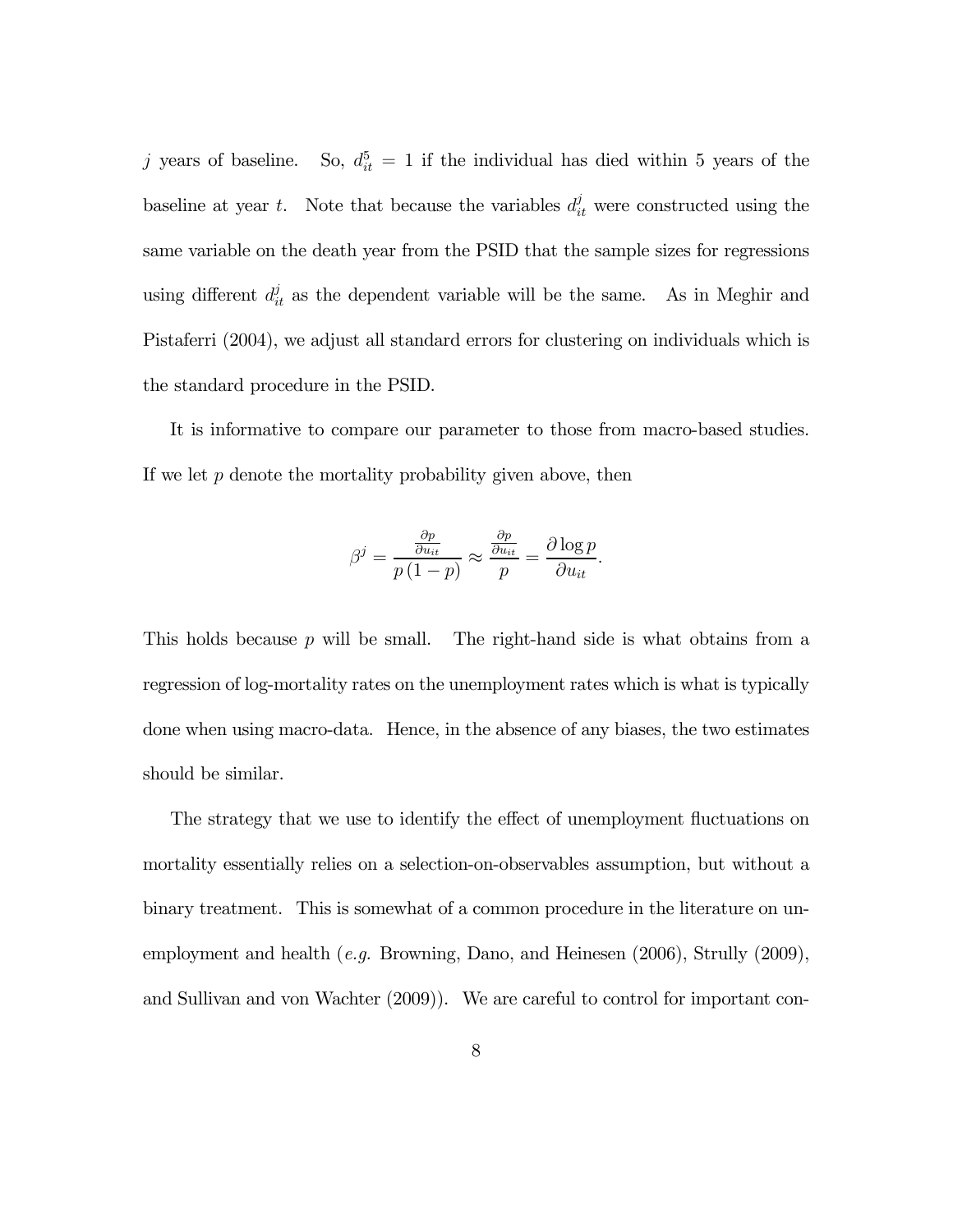founding factors including health status, education, age and race in a flexible manner. In addition, in some robustness checks, we control for state, year and industry fixed effects. The use of state fixed effects restricts the variation in unemployment rates to intra-state variation; aggregate studies also rely on within state variation.

The approach that we and others in this literature adopt hinges on our ability to completely control for all confounding variables. As such, there may be some bias in our estimates. To help us to better establish if any effects that we find are real, we will estimate the model on different subsamples with varying degrees of attachment to the labor market. The groups are men and women 60 and under and men and women over 60. Clearly, working-age men will have the largest attachment to the labor market and if there truly are effects running from unemployment to health, the estimates should be the largest for them. On the other hand, both men and women over 60 have the weakest attachment to the labor market and so we should expect to see no effects for them. In other words, if the unemployment rates are mostly picking up omitted variables then we would expect to see a significant relationship between unemployment and mortality for people who have weak labor market attachments.<sup>2</sup> It is also important to emphasize that we can, to some extent,

<sup>2</sup>Note that there is a lingering issue associated with out-migration from high unemployment areas. Halliday (2007) shows that people who migrate to insure against business cycle fluctuations tend to be healthier and, so this would tend to bias our estimates upwards. This is an issue that impacts any study of unemployment and health since people who choose to remain in locations with deteriorating economic conditions and/or increasing numbers of factory closures will be different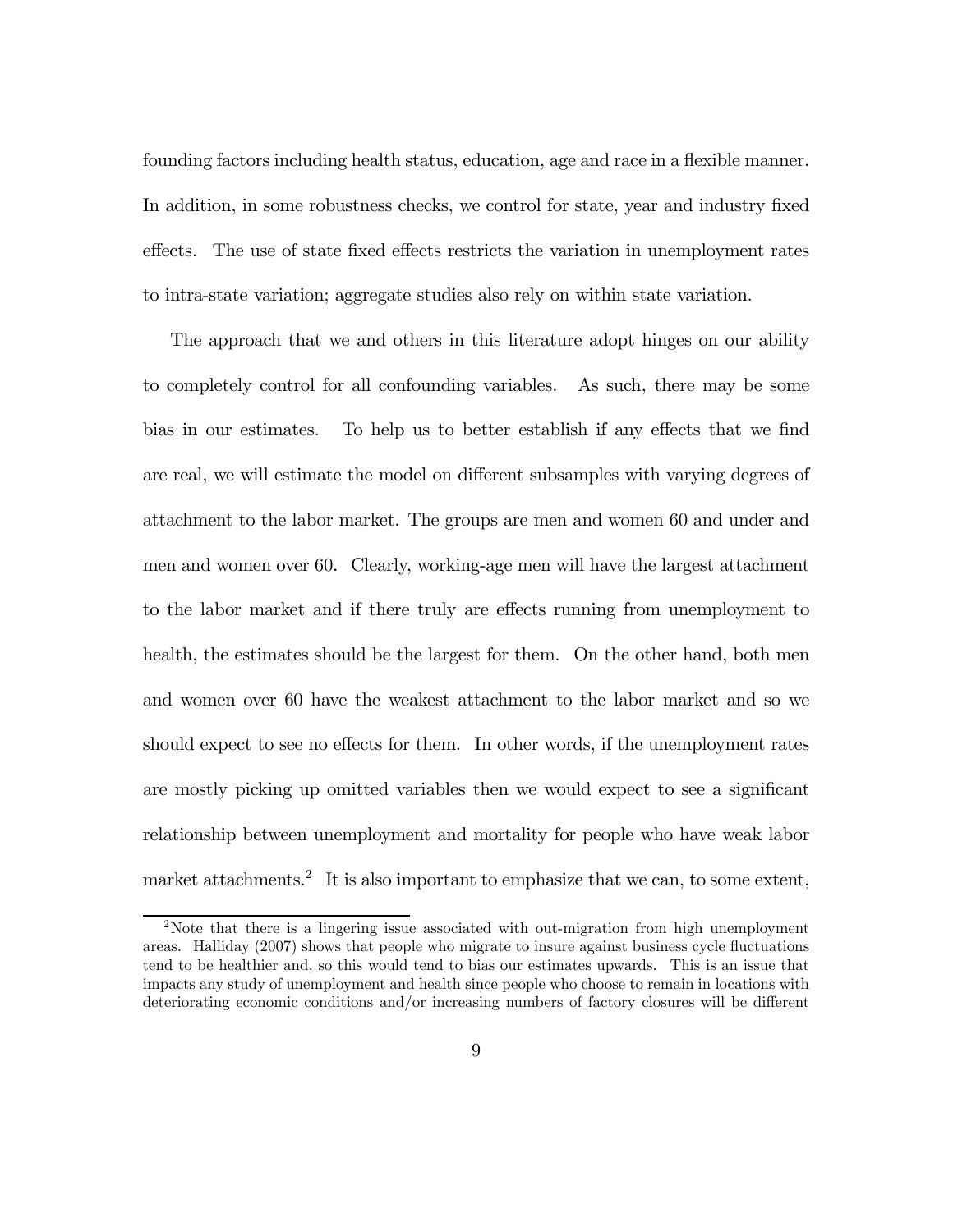control for baseline health status using the SRHS variable; we will show that doing so does have a non-trivial effect.

## 4 Empirical Results

#### 4.1 Core Results

In Table 2, we report the marginal effects of unemployment on mortality by any cause. In this table and all of the tables that follow, we report the coefficient on the unemployment rate from a logistic regression. These coefficients can be interpreted as the percentage increase in the mortality hazard resulting from a one percentage point increase in the unemployment rate.<sup>3</sup> For men ages 60 and under, we see that higher unemployment rates at the county level predict higher mortality once we partial out important confounding variables including controls for baseline health status. For this demographic group, there is a statistically significant effect of high unemployment on dying within three years of baseline (i.e. the year in which the unemployment rates were measured). The estimates for working-aged men

than people who choose to leave. Fortunately, we do have information on SRHS which we can use to control for some of this selection. We also conduct a robustness check where we estimate the model only on a subset of "non-movers" i.e. people who do not change states while they are in the sample.

<sup>&</sup>lt;sup>3</sup>Note that  $p \equiv P(d_{it}^j | u_{it}, X_{it})$  is the mortality hazard.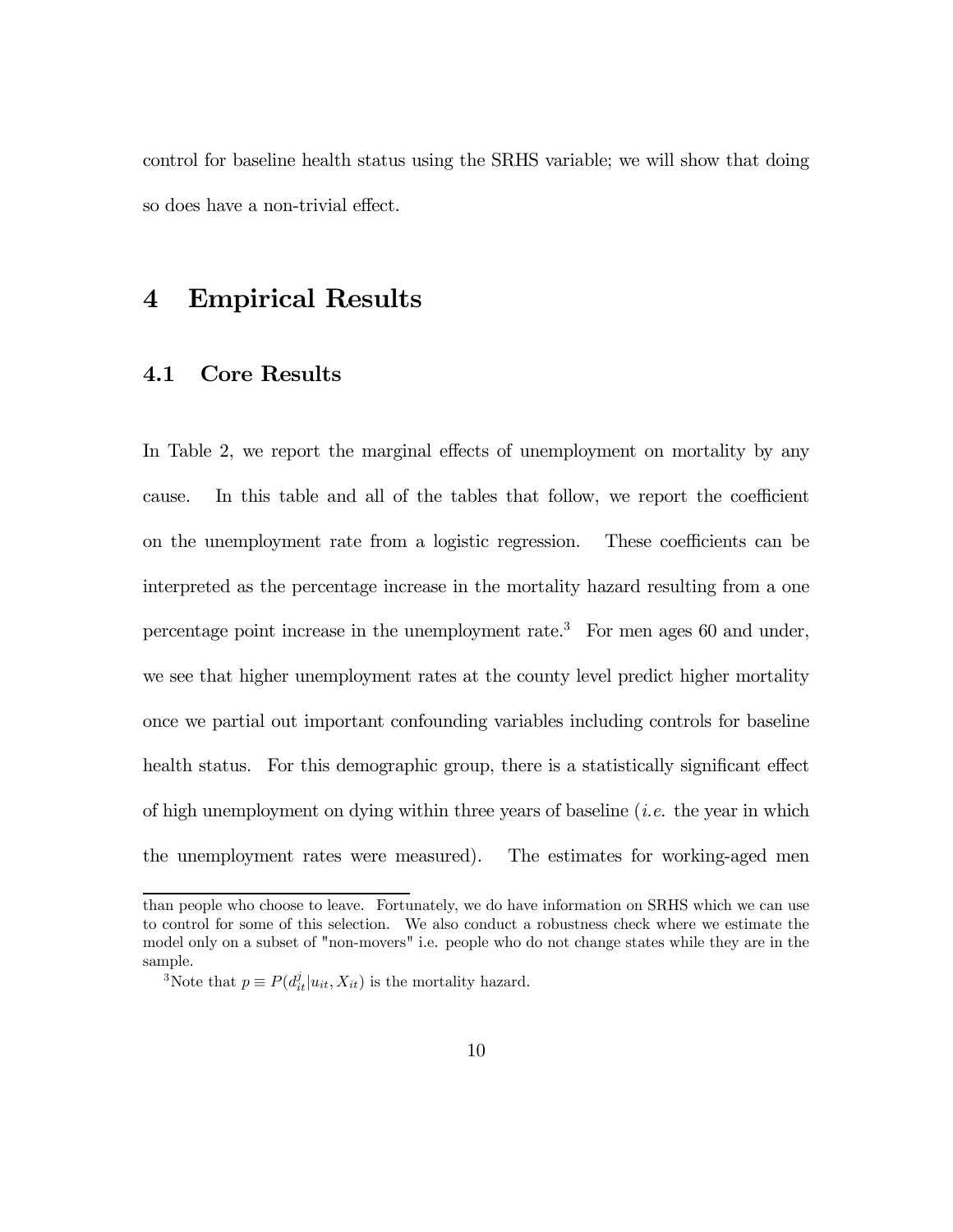indicate that a one percentage point increase in the unemployment rate increases the probability of death within one year of baseline by about 6%, but these effects decline thereafter. This can be visualized in Figure 1 where we plot the point estimates for working-aged men from Table 2 along with their 95% confidence bands. It is also important to note that these effects are of the opposite sign and of a larger magnitude than what we find in the macro literature. For example, estimates from Ruhm (2000) indicate that a one percentage point increase in the unemployment rate is associated with between 4 and 5 fewer deaths per 100,000 (for all demographic groups) whereas ours suggest about 24 more deaths per 100,000 (for working-aged men). $^{4}$ 

In the same table, when we look at people with a weaker attachment to the labor market such as women and people older than 60, we see a different picture. For these demographic groups, there is no significant relationship between unemployment and mortality. The bottom line is that we see very significant effects for working-age men for whom labor force attachment is the strongest and no significant effects for women or the elderly for whom there is a smaller attachment. This stands in contrast to results in Miller, Page, Huff-Stevens, and Filipski (2009) who use aggregate data and

<sup>4</sup>Calculations based on the Actuarial Life Table from the Social Security Administration (available at http://www.ssa.gov/oact/STATS/table4c6.html) indicate the mortality rate for men ages 30 to 60 is 402.40 per 100,000 and 6% of this is 24.14.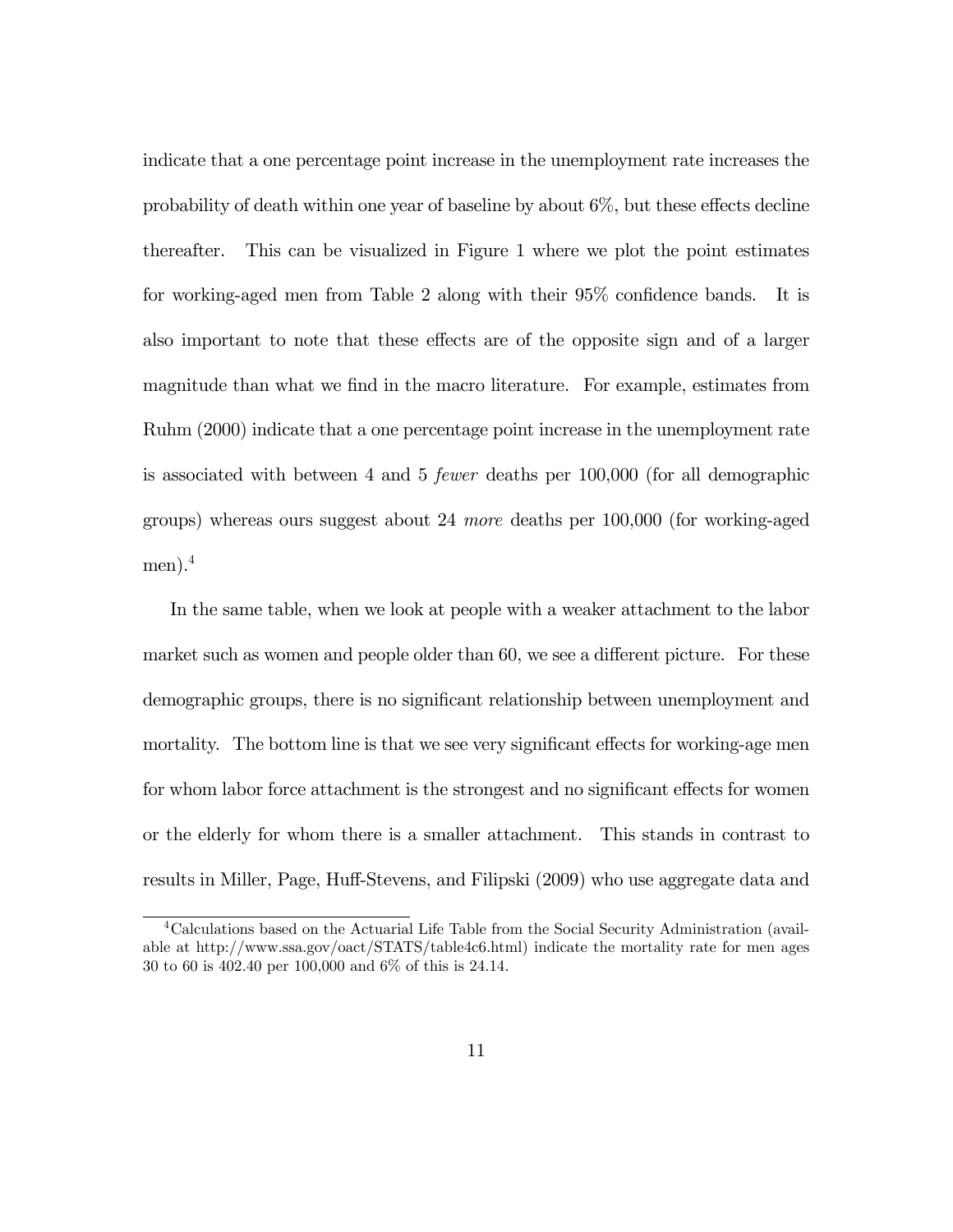show that there is a significant negative relationship between unemployment and mortality rates at the state level for people who have a weak labor force attachment, particularly the elderly.

#### 4.2 Robustness Checks

We now conduct a comprehensive set of robustness checks of the results for workingaged men in Table 2. In particular, we investigate the robustness of our results to state and year fixed effects. It is important to point out that inclusion of these additional controls greatly reduces the variation in the county level unemployment rates. To see illustrate this, we present Table 3 in which we report the  $R^2$  of a regression of county level unemployment rates onto state and year fixed effects. We see that, even with only state fixed effects, the  $R^2$  is 0.2256. Once we include year fixed effects, the  $R^2$  jumps to 0.3399. Controlling for state and temporal variation eliminates about one-third of the variation in the unemployment rates, so this should be viewed as a more stringent test. This is certainly desirable in the sense that it goes a long way towards eliminating confounding variables, but it is less desirable in that it may expunge variation in the county-level unemployment rate that is truly exogenous. This may be especially problematic given that the variation in our dependent variables is not terribly high since only 1.55% of our observations died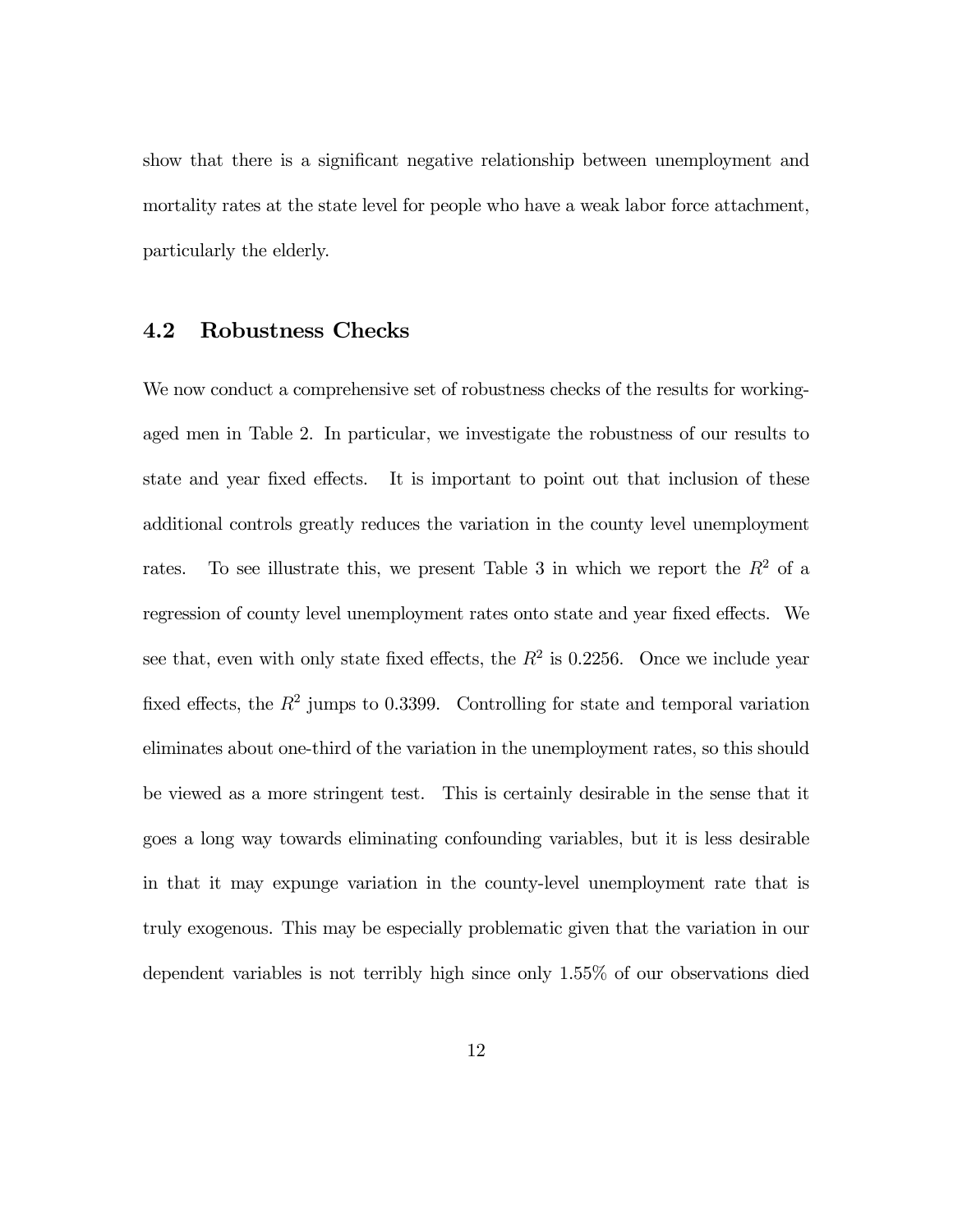within one year of the baseline and only 8.39% died within 10 years of the baseline. Finally, in addition to adjusting for state and temporal variation, we also include additional results in which we control for 3-digit industry codes.<sup>5</sup>

We report the results in Table 4 and plot the estimates along with their 95% error bands in Figures 2-4. For men, when we include state fixed effects only, we see that the point-estimates are basically unchanged from the first column of Table 2. In column (2), we include year fixed-effects as well and the results become slightly larger. In column (3), we further include industry dummies. These estimates are also similar to those in column 1 and are significant up to two years from baseline. Overall, the estimates for working-aged men are robust to the inclusion of state, time and industry fixed effects.

Finally, we estimate the model on a sub-sample of people who did not change states in any year between 1984 and 1993 to investigate if out-migration of healthy people from depressed areas is biasing our results. The idea of this exercise is that by throwing out people who may both tend to be healthier and live in locales with low unemployment, we would expect to see the estimates attenuated if this bias is important. We report the results in columns 4 and 5 without and with state and time

 ${}^{5}$ In the PSID, the survey enumerator asks the respondent if they have an occupation. This is then followed by asking the respondent what industry their occupation is in. If the individual is not presently "working for money" then occupation or industry is coded as zero. We include these individuals (with an additional dummy for zero) in all of the estimations so as not to induce any selectivity biases.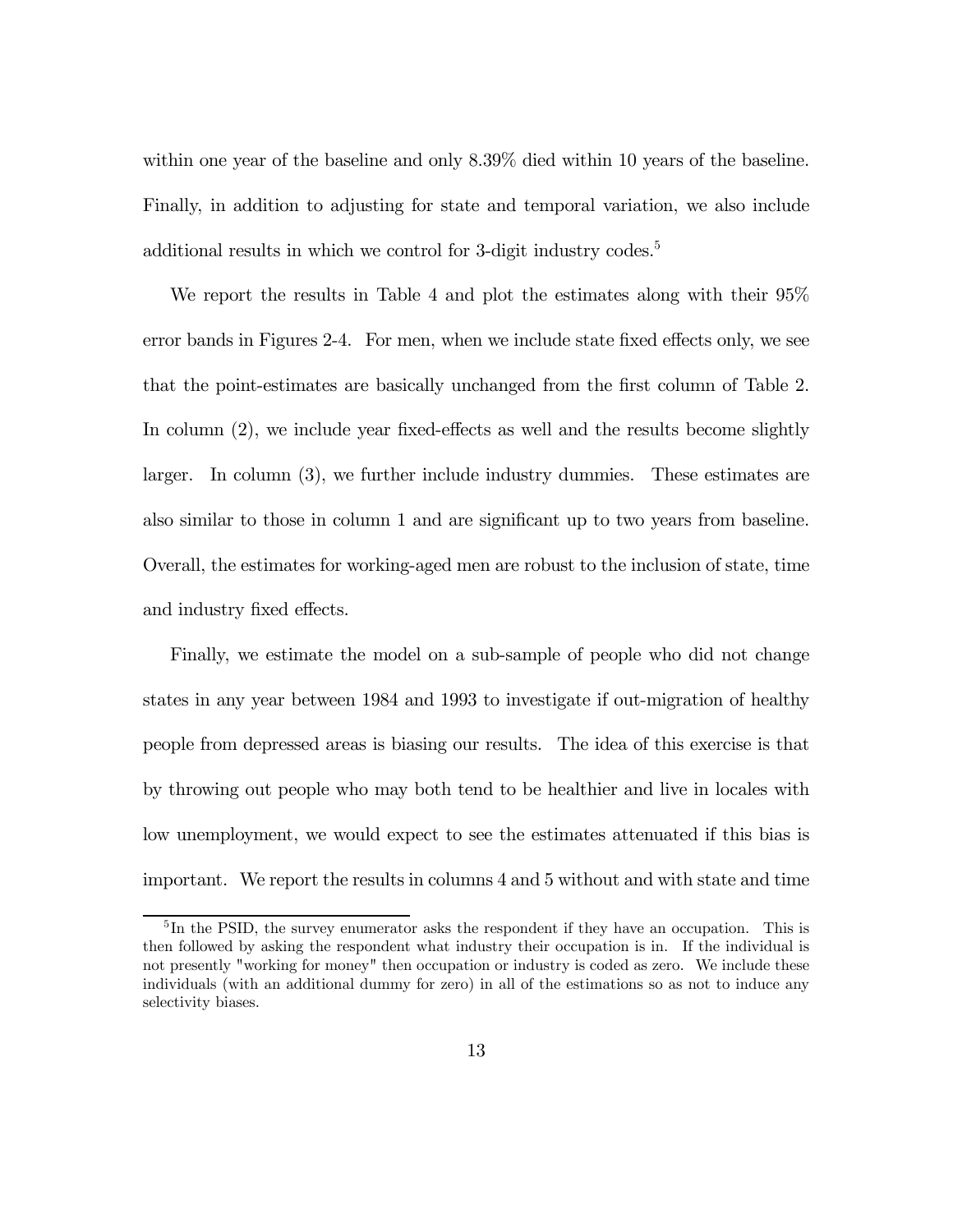dummies. The results are plotted in Figures 5 and 6. Nothing changes suggesting that this mechanism is not strong enough to meaningfully change the results.

#### 4.3 Results by Cause of Death

In Table 5, we look at the relationship between unemployment and mortality due to two common causes of death: cancer and diseases of the circulatory system which includes heart attacks. We plot the estimates for both causes of death in Figure 7. Once again, we restrict our attention to working-aged men.

We see two distinct patterns. First, for neoplasms, we see that the effects are small and insignificant close to baseline, but that they increase as we move away from it. By ten years from the baseline, we see that a one percentage point increase in the unemployment rate increases the mortality hazard by 5.51%; this is significant at the 10% level. In contrast, for diseases of the circulatory system, we see large and significant effects close to baseline which slowly decline as we move away from it. In particular, within one year of baseline, we estimate that a one percentage point increase in the unemployment rate increases the mortality hazard for circulatory diseases by 7.74% but this effect diminishes to 1.35% for ten years from the baseline.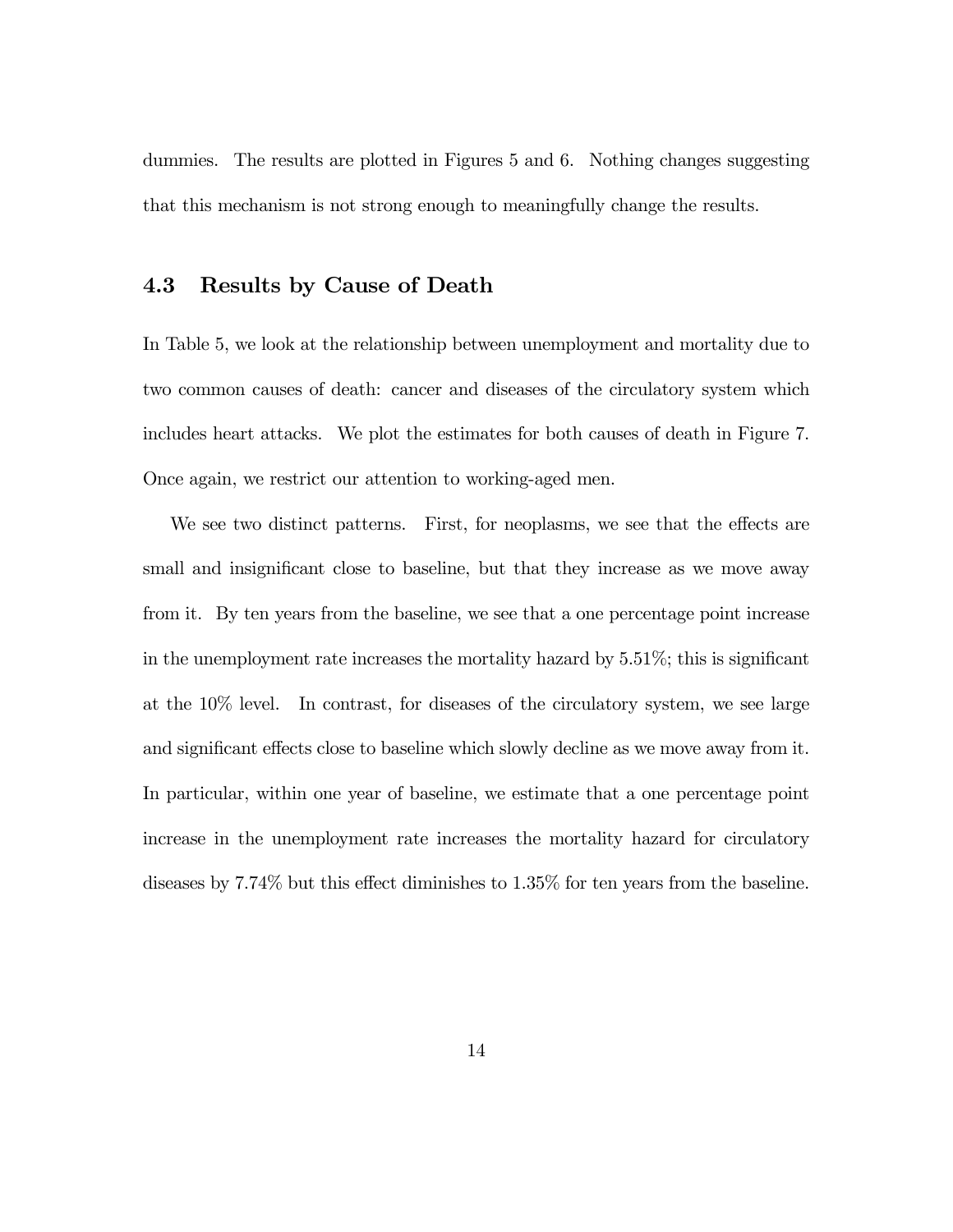#### 4.4 Results with and without Health Status

We conclude by presenting Figure 8 where we plot the marginal effects from the previous figures both including and excluding the dummies for SRHS. First, we plot the marginal effects from Figure 1. Second, we plot the marginal effects from the same model that generated Figure 1 except excluding SRHS controls. The intent is to illustrate the importance of selection on health status. As can be seen, controlling for health status greatly attenuates the estimates. In fact, for one year from baseline, excluding health status increases the marginal effects by 26%. Hence, controlling for health status does appear to matter a great deal.

# 5 Implications

#### 5.1 Decomposing the Effects

We now decompose the effects of the unemployment rate on mortality into two constituents. The first effect is the most obvious and operates directly through one's employment status. We call this the employment effect. The second operates independent of employment status. This channel could reflect the stress from the threat of you or your spouse losing your job, the negative effects of slower wage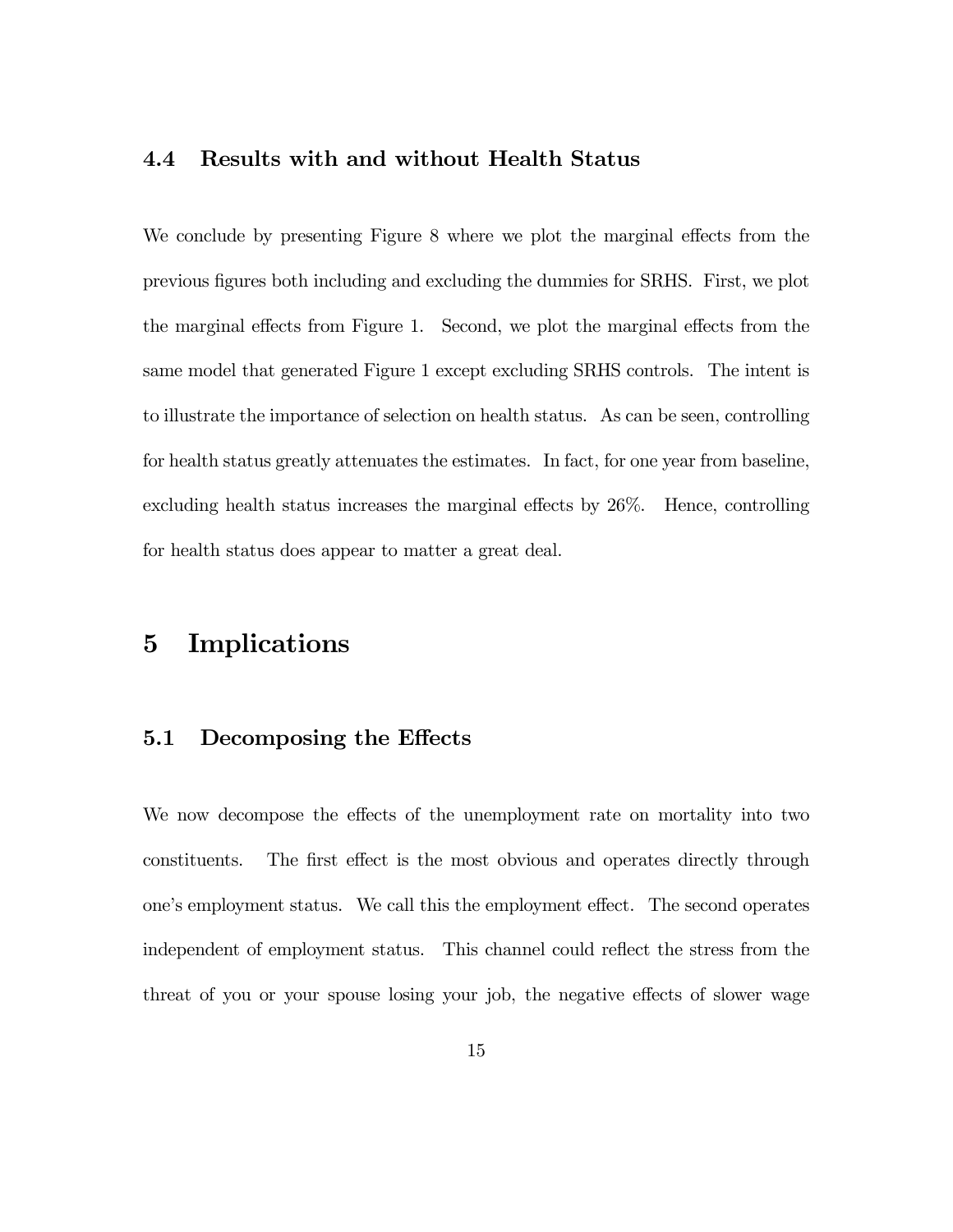growth on heath, etc. We call this second effect the indirect effect.

To fix ideas, we let  $L \in \{0, 1\}$  denote a person's employment status where a value of one indicates that she/he is currently working,  $d \in \{0, 1\}$  denote whether or not the person is dead with unity indicating death, and  $U$  denote the unemployment rate. Next, we define  $\pi \equiv P(L = 1|U)$  and  $\lambda^l \equiv P(d = 1|L = l, U)$ . Note that U is allowed to affect mortality independently of employment status, so high unemployment rates can be detrimental to your health even if you are currently employed. We can now write the probability of dying conditional on  $U$  as

$$
P(d = 1|U) = \lambda^{1}\pi + \lambda^{0}(1 - \pi).
$$

This then implies that the total effect of a 1 percentage point increase in the unemployment rate on the mortality probability will be

$$
\frac{dP(d=1|U)}{dU} \equiv TOTAL = EMPLOYMENT + INDIRECT \tag{1}
$$

where

$$
EMPLOYMENT \equiv \left[\lambda^1 - \lambda^0\right] * \frac{\partial \pi}{\partial U}
$$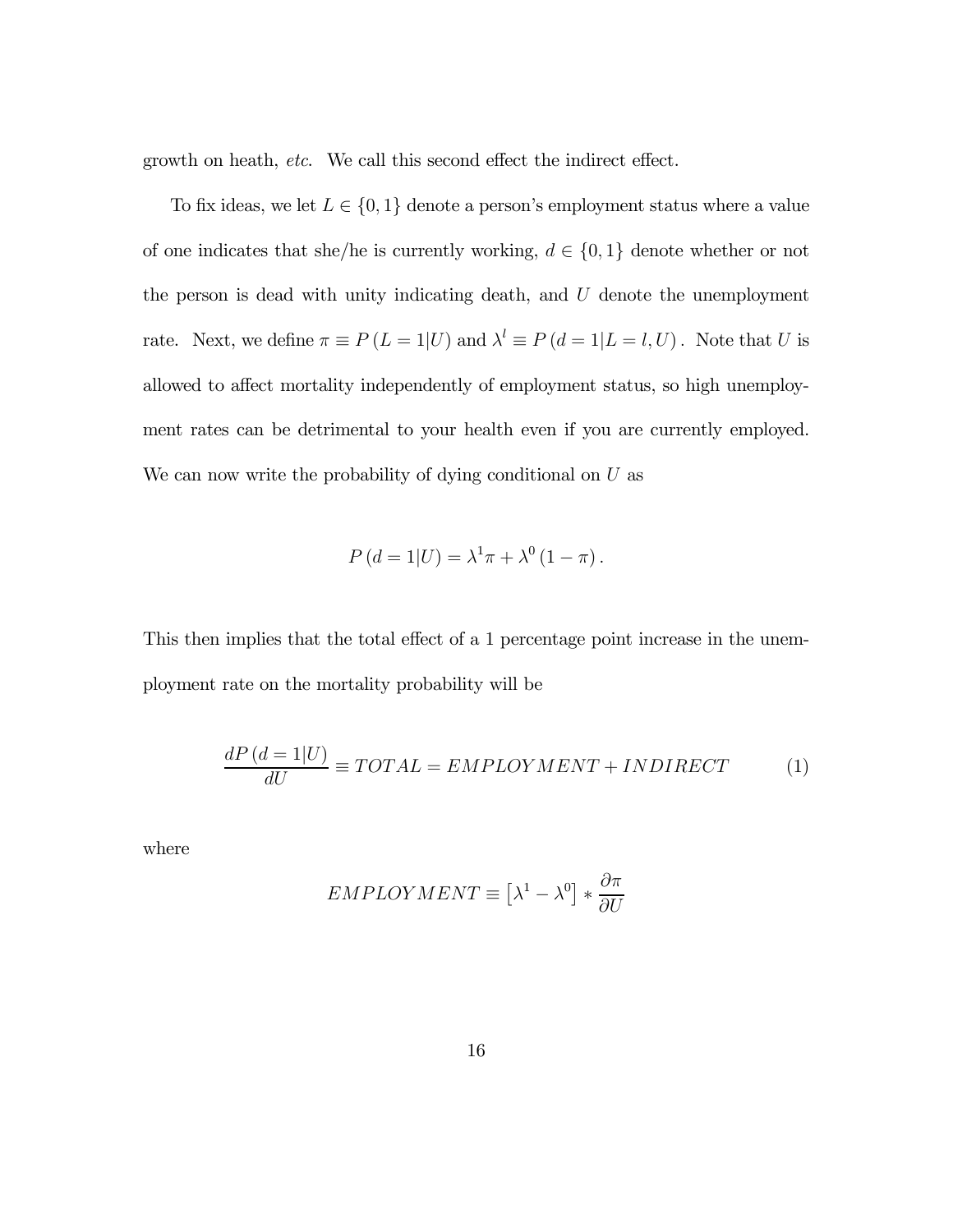and

$$
INDIRECT \equiv \frac{\partial \lambda^1}{\partial U} \pi + \frac{\partial \lambda^0}{\partial U} (1 - \pi).
$$

The goal now is to compute the percentage of  $TOTAL$  due to  $EMPLOYMENT$ .

To do this, we will use our estimates in conjunction with estimates from the literature. First, our estimates indicate that the left-hand side of equation (1) is about 24 fewer deaths per 100,000. Next, the best available estimate of  $\lambda^1 - \lambda^0$  from the literature is from Sullivan and von Wachter (2009) who find that the causal effect of being unemployed on dying within one year of baseline is -0.716 which translates to 288.1 fewer deaths per 100,000.<sup>6</sup> Finally, we need  $\frac{\partial \pi}{\partial U}$ . One way of obtaining this is to regress the employment-population ratio on the unemployment rate. Doing this, one obtains an estimate of -1.18 which implies that  $\frac{\partial \pi}{\partial U} = -0.0118$ . So, we obtain that the indirect effects are about 20.7 deaths per 100,000 suggesting that the employment effects are about 14% of the total estimated effects. This calculation indicates that the indirect channels matter relatively more than the employment channel.

 $6$ See column 1 of Table 4 from their paper. Also, note that there is not a similar estimate that we are aware of from the PSID. A useful exercise in the future would be to look at the effects of job displacement on mortality in the PSID. The challenge here is to be able to identify periods of unemployment in the PSID that are involuntary as was done by Sullivan and von Wachter (2009). Provided that there is enough data, this probably can be done but it would entail a careful parsing of the data. As such, we believe that it is best left for a separate paper.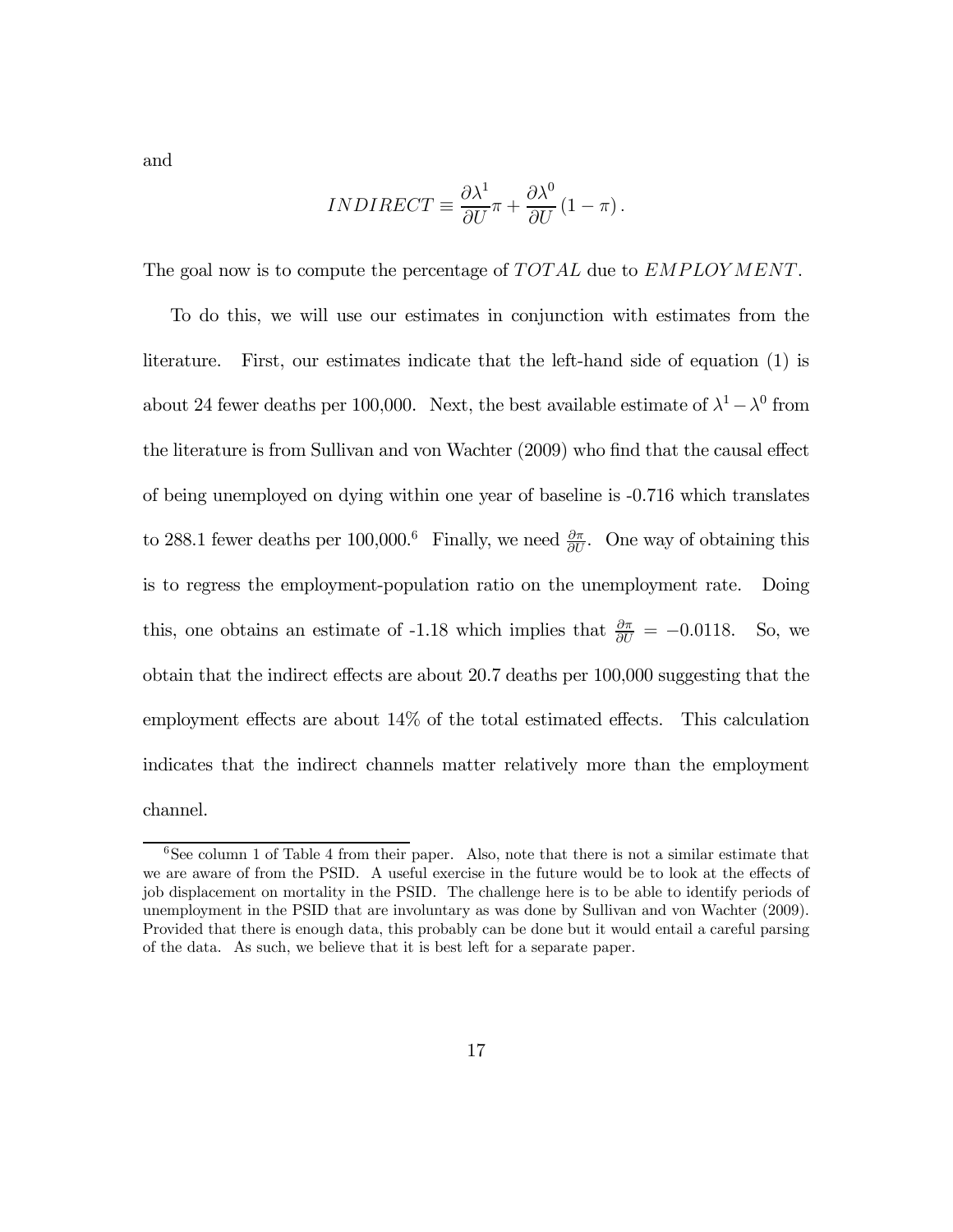#### 5.2 Measuring the Benefits of Macroeconomic Policy

Another implication of these estimates is that one can quantify the effects of macroeconomic policies in a very intuitive way: lives saved.<sup>7</sup> If it is believed that a government policy reduced the unemployment rate by one percentage point then this suggests that 24.1 fewer people per 100,000 died in the following year among the population of working-aged men. If we further consider that the population of men between the ages of 25 and 60 in 2000 was about 68 million this translates to 16,320 fewer deaths in the following year as a consequence of the policy. We can go one step further and value each of these lives at \$100,000 per life-year as in Cutler (2004) and obtain that the policy yielded a benefit of \$1.6 billion dollars in lives saved the following year.

# 6 Conclusions

In this paper, we employed mortality information from the PSID to establish a robust positive association between unemployment as proxied by county-level unemployment rates and mortality for working-aged men. In particular, we showed that

<sup>7</sup> I am indebted to Edward Lazear for pointing this out in private communication as a way of measuring the effectiveness of the bail-out of US auto manufacturers in 2008.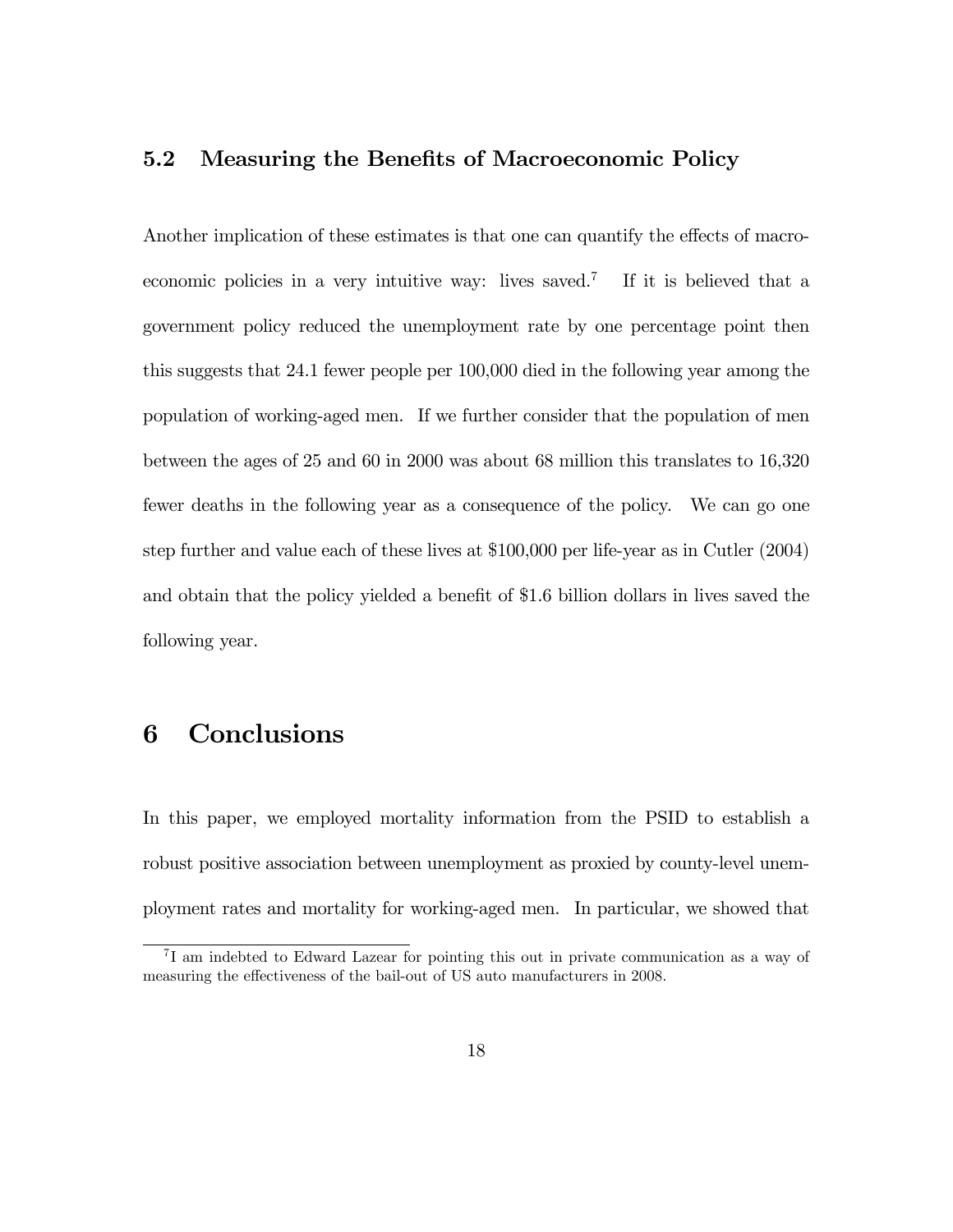a one percentage point increase in the unemployment rate increases the mortality hazard by 6%. There was no evidence of such a relationship for people with weaker labor force attachments such as working-aged women or people older than 60. These results compliment findings in Halliday (2012) that earnings shocks have substantial adverse effects on self-rated health for working-aged men but smaller effects for working-aged women.

Our findings along with Strully (2009) and Sullivan and von Wachter (2009) stand in contrast to results based on aggregate data such as Ruhm (2000) where there is a negative relationship between unemployment and mortality. Notably, Miller, Page, Huff-Stevens, and Filipski (2009) show that this relationship holds for the very old and the very young suggesting that the mechanism for the result has to be something that is unrelated to job loss. More recent work by Huff-Stevens, Miller, Page, and Filipski (2011) suggests that these results are the consequences of increases in vehicular accidents and decreases in the quality of medical care for the elderly during boom times.

It is instructive to consider how our specification relates to the macro work. To fix ideas, we write a linear model at the individual level

$$
d_{ist}^1 = \alpha + \beta u_{st} + \delta_s + \varepsilon_{ist} \tag{2}
$$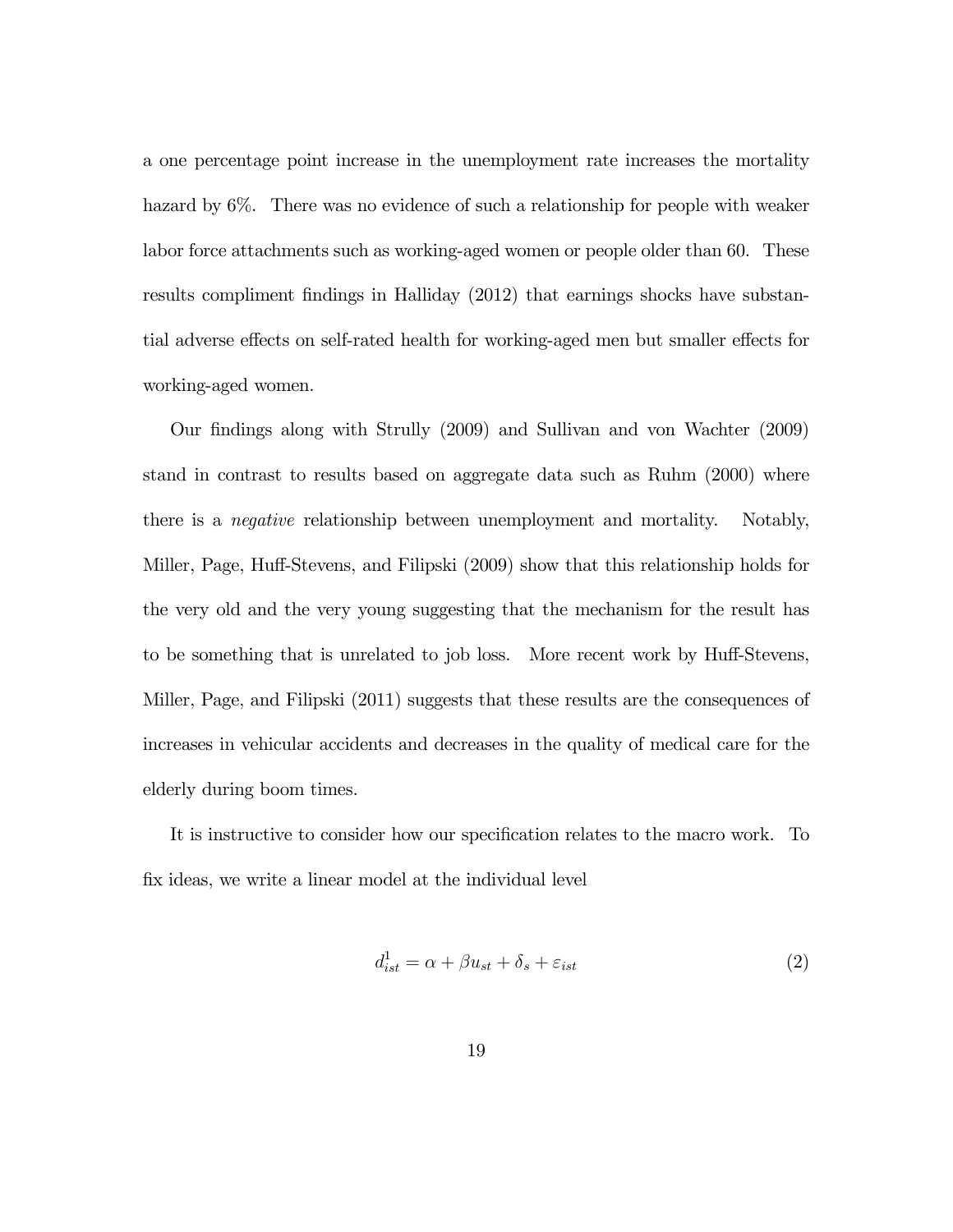where the s subscript denotes states. For the sake of simplicity, we let  $u_{st}$  denote the state level unemployment rate. If we take expectations over states at a point-in-time, then we obtain

$$
d_{st}^1 = \alpha + \beta u_{st} + \delta_s + \varepsilon_{st} \tag{3}
$$

where we have adopted the notation that  $z_{st} = E[z_{ist}]$ . The model in equation (3) is similar to those that are estimated by Ruhm (2000) and others who investigate the relationship between unemployment rates and mortality at the state level while employing state fixed effects. If there are no issues with the aggregation, then estimates of  $\beta$  using either model should be the same. If they are different this suggests that aggregation biases are present.

In our view, this is a topic worthy of future investigation. Importantly, moving from the micro model in equation (2) to the macro model in equation (3) necessitates an accurate measurement of  $d_{st}^1 = E[d_{ist}^1]$  which is the probability that an individual will die in a given state at a given time. If there are errors in this measurement that are correlated with  $u_{st}$  then this will cause estimates of  $\beta$  in model (3) to be biased. The advantage of model (2) is that measurement of  $d_{ist}^1$  is trivial whereas the measurement of  $d_{st}^1$  is not. This idea that parameter estimates can differ depending on the level of aggregation has deep roots in economics (see Blundell and Stoker (2005) for a discussion).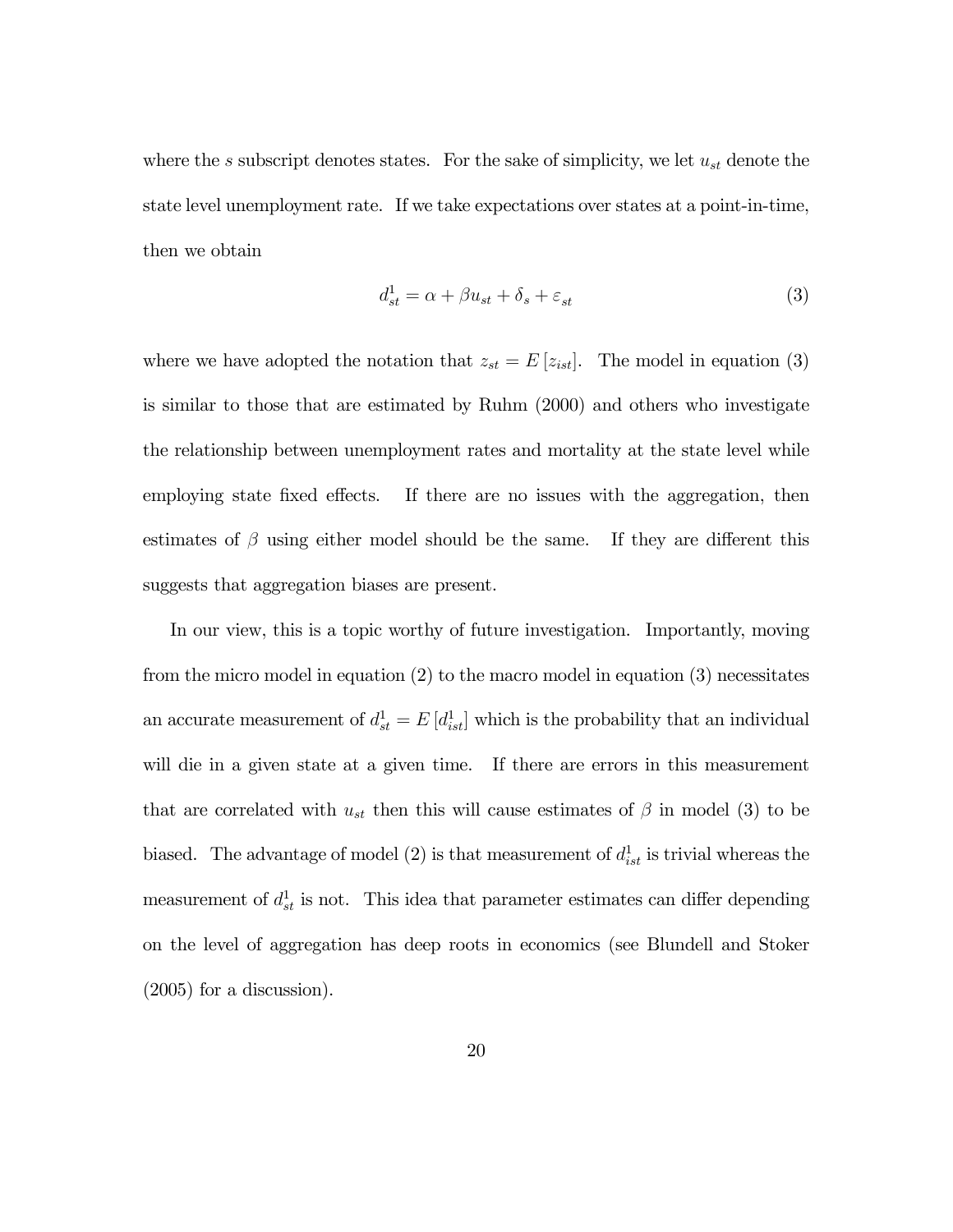We suspect that measurement errors might matter for two reasons. First, as pointed out by Blanchard and Katz (1992), local economic shocks are typically dealt with by large out-migrations. Second, measurement of mortality rates can change substantially because of migration. Future work should investigate the degree to which migration in response to business cycle fluctuations can explain this paradox.

One way that this could be done is to employ administrative data. Doing so would yield close to a census of individual deaths that could subsequently be aggregated to the state level. One could then estimate the models in equations (2) and (3) see how the estimates of  $\beta$  compare. This could not be credibly done with the PSID, however, since we only have 2000 deaths covering 50 states and 10 years yielding 4 deaths per state/year on average. Clearly, administrative data is needed.

## 7 Appendix: Sample Construction

We begin with 20,338 individuals. Next, we dropped people with incomplete information on SRHS. This lowers the sample size to 20,222. Next, we further restricted the sample to people who were between ages 25 and 80 (inclusive). This brought the sample size to 18,440. Next, we dropped individuals whose ages declined by more than one year or increased by more than two years. After doing this, the sample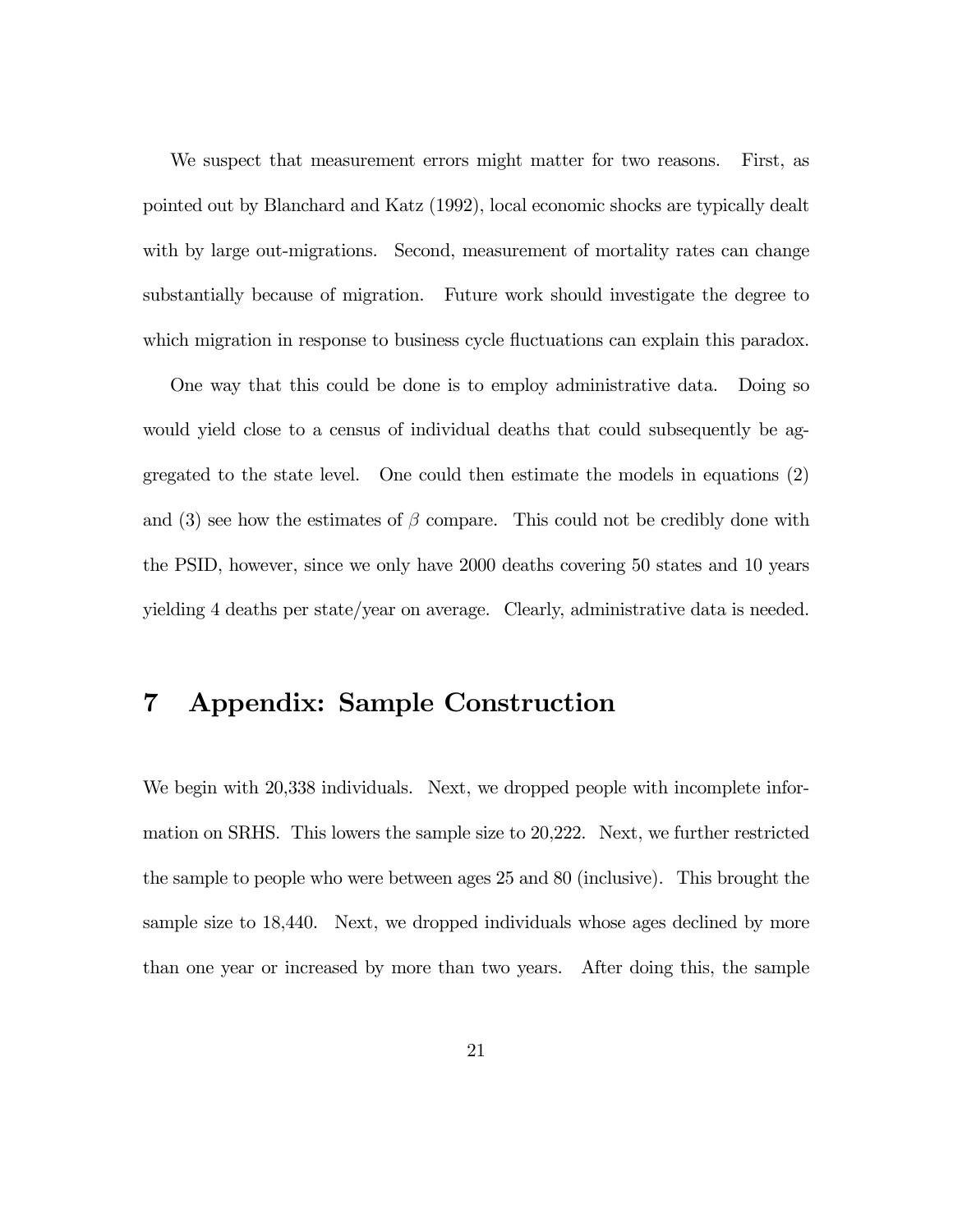size becomes 16,769. Of these individuals, 8045 are male and 8724 are female.

# References

- BLANCHARD, O., AND L. KATZ (1992): "Regional Evolutions," Brookings Papers on Economic Activity, (1), 1—61.
- BLUNDELL, R., AND T. STOKER (2005): "Heterogeneity and Aggregation," Journal of Economic Literature, 43(2), 347—391.
- Browning, M., A. Dano, and E. Heinesen (2006): "Job Displacement and Stress-Related Health Outcomes," Health Economics, 15(10), 1061—1075.
- CUTLER, D. M. (2004): Your Money or Your Life. Oxford University Press, Oxford.
- HALLIDAY, T. (2007): "Business Cycles, Migration and Health," Social Science and Medicine, 64(7), 1420—1424.

(2012): "Earnings Growth and Movements in Self-Rated Health," IZA Working Paper.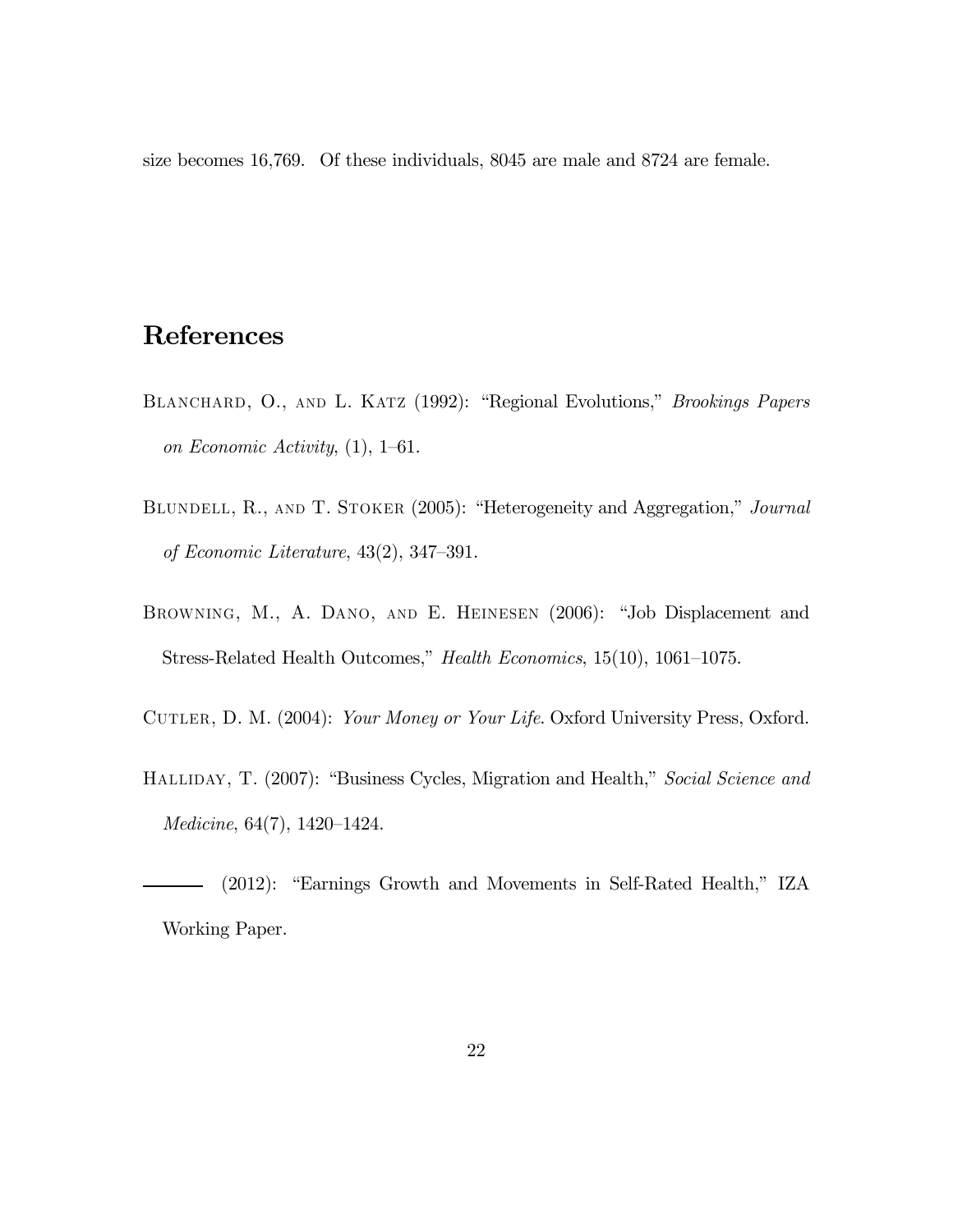- Huff-Stevens, A., D. Miller, M. Page, and M. Filipski (2011): "The Best of Times, The Worst of Times: Understanding Procyclical Mortality," NBER Working Paper.
- MEGHIR, C., AND L. PISTAFERRI (2004): "Income Variance Dynamics and Heterogeneity,"  $Econometrica$ , 72(1), 1–32.
- Miller, D., M. Page, A. Huff-Stevens, and M. Filipski (2009): "Why are recessions good for your health?," American Economic Review, 99(2), 122—127.
- RUHM, C. (2000): "Are Recssions Good for your Health?," Quarterly Journal of Economics, 115(2), 617—50.
- STRULLY, K. (2009): "Job Loss and Health in the US Labor Market," Demography, 46(2), 221—246.
- SULLIVAN, D., AND T. VON WACHTER (2009): "Job Displacement and Mortality: An Analysis Using Administrative Data," Quarterly Journal of Economics, 124(3), 1265—1306.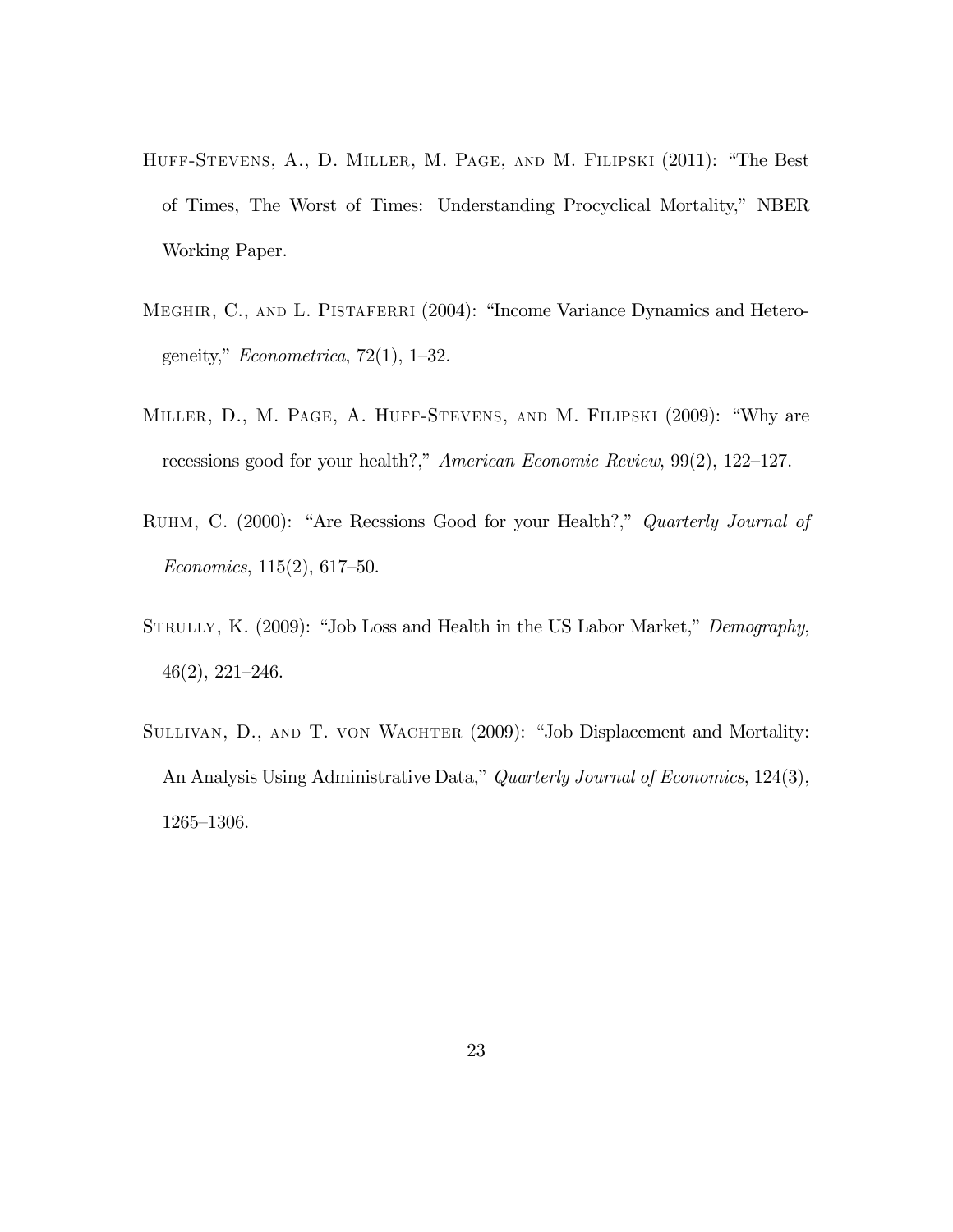|                                 | Men     | Women   |
|---------------------------------|---------|---------|
| county-level Unemployment Rate  | 6.31    | 6.38    |
|                                 | (2.53)  | (2.51)  |
| $SRHS = 1$                      | 0.25    | 0.19    |
|                                 | (0.44)  | (0.39)  |
| $SRHS = 2$                      | 0.31    | 0.29    |
|                                 | (0.46)  | (0.45)  |
| $SRHS = 3$                      | 0.27    | 0.31    |
|                                 | (0.44)  | (0.46)  |
| $SRHS = 4$                      | 0.12    | 0.15    |
|                                 | (0.32)  | (0.35)  |
| Age                             | 43.49   | 44.57   |
|                                 | (13.88) | (14.58) |
| College Degree                  | 0.26    | 0.19    |
|                                 | (0.44)  | (0.39)  |
| More than 12 Years of Schooling | 0.45    | 0.40    |
|                                 | (0.50)  | (0.49)  |
| Caucasian                       | 0.70    | 0.64    |
|                                 | (0.46)  | (0.48)  |

Table 1: Descriptive Statistics

Mean and standard deviation in parentheses.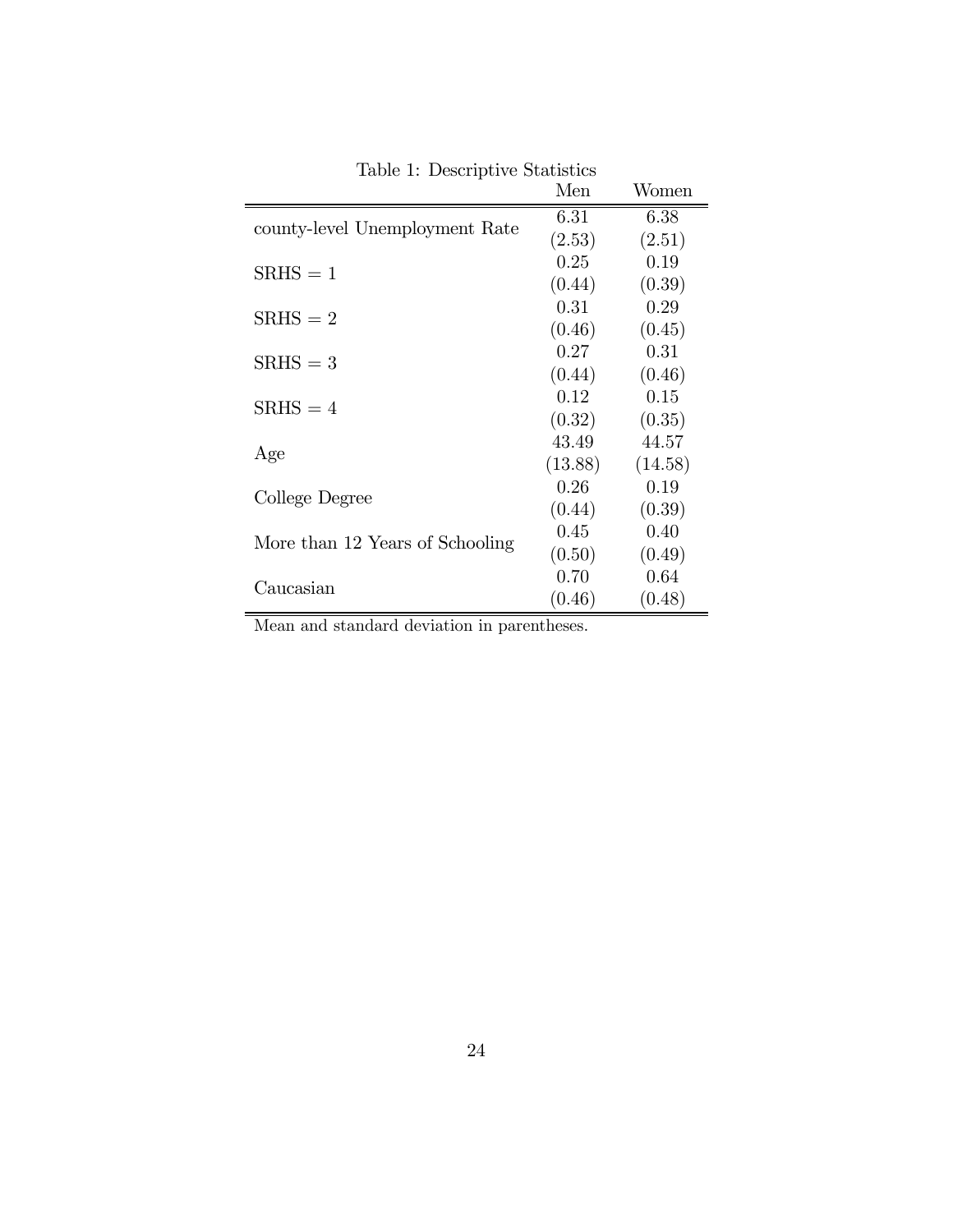| Died      | Men              | Women     | Men       | Women     |  |
|-----------|------------------|-----------|-----------|-----------|--|
|           | $60$ and $Under$ |           | Over 60   |           |  |
| $\leq 1$  | $0.06110***$     | $-0.0263$ | 0.0076    | $-0.0282$ |  |
|           | (0.0227)         | (0.0350)  | (0.0240)  | (0.0264)  |  |
| $\leq 2$  | $0.0535**$       | $-0.0351$ | 0.0029    | $-0.0164$ |  |
|           | (0.0222)         | (0.0323)  | (0.0225)  | (0.0245)  |  |
| $\leq 3$  | $0.0403*$        | $-0.0166$ | 0.0009    | $-0.0165$ |  |
|           | (0.0235)         | (0.0300)  | (0.0219)  | (0.0227)  |  |
| $\leq 4$  | 0.0346           | $-0.0113$ | 0.0010    | $-0.0175$ |  |
|           | (0.0231)         | (0.0284)  | (0.0211)  | (0.0219)  |  |
| $\leq 5$  | 0.0313           | $-0.0146$ | $-0.0060$ | $-0.0204$ |  |
|           | (0.0226)         | (0.0272)  | (0.0206)  | (0.0207)  |  |
| $\leq 6$  | 0.0248           | $-0.0193$ | $-0.0097$ | $-0.0245$ |  |
|           | (0.0214)         | (0.0260)  | (0.0205)  | (0.0201)  |  |
| $\leq 7$  | 0.0213           | $-0.0235$ | $-0.0101$ | $-0.0261$ |  |
|           | (0.0206)         | (0.0252)  | (0.0203)  | (0.0198)  |  |
| $\leq 8$  | 0.0246           | $-0.0289$ | $-0.0153$ | $-0.0289$ |  |
|           | (0.0197)         | (0.0245)  | (0.0201)  | (0.0195)  |  |
| $\leq 9$  | 0.0231           | $-0.0350$ | $-0.0215$ | $-0.0272$ |  |
|           | (0.0193)         | (0.0239)  | (0.0201)  | (0.0193)  |  |
| $\leq 10$ | 0.0247           | $-0.0381$ | $-0.0265$ | $-0.0309$ |  |
|           | (0.0188)         | (0.0234)  | (0.0199)  | (0.0190)  |  |
| N         | 6894             | 7339      | 1409      | 1818      |  |

Table 2: Mortality: Any Cause

Each cell of this table corresponds to a separate Logistic regression. The coefficient on county level unemployment rate is reported along with its standard error clustered by individual. Each row corresponds to a separate dependent variable. Died  $\leq$  1 means that the respondent died within one year of the panel year; died  $\leq$  2 means that the respondent died within two years of the panel year; etc.

∗ sig at 10% level ∗∗ sig at 5% level ∗∗∗sig at 1% level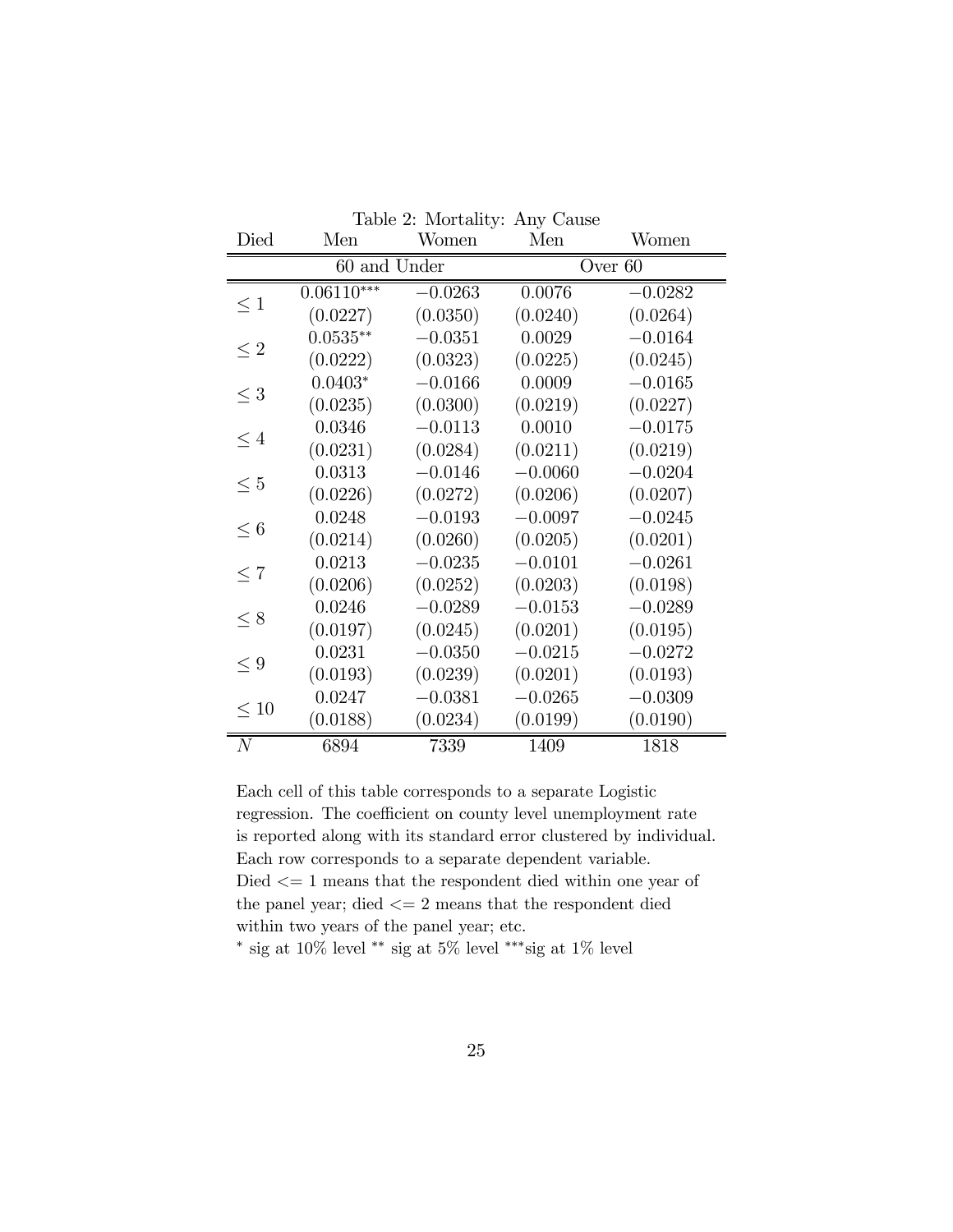|                      | 0.2256 0.3399 |
|----------------------|---------------|
| <b>State Dummies</b> |               |
| Year Dummies         |               |

Table 3: Regression of Unemployment Rates on State and Year Fixed Effects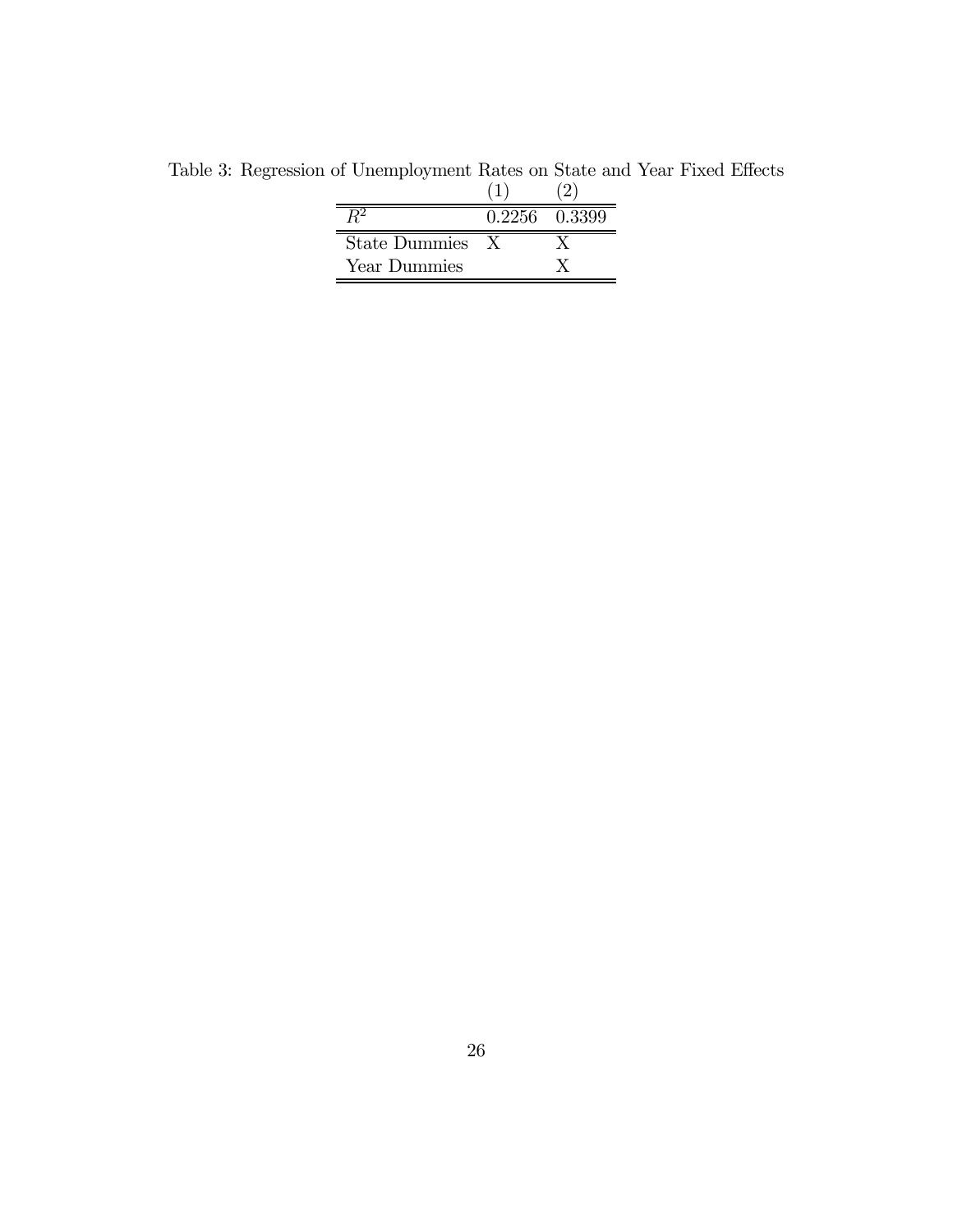| ranic<br>Died           | <b>E.</b> TWOUSURESS CHUCKS TOI INICH OU GHU CHUCH<br>(1) | $\left( 2\right)$ | $\left( 3\right)$ | (4)        | (5)         |
|-------------------------|-----------------------------------------------------------|-------------------|-------------------|------------|-------------|
|                         | $0.0568**$                                                | $0.0759***$       | $0.0603**$        | $0.0598**$ | $0.0836***$ |
| $\leq 1$                | (0.0252)                                                  | (0.0265)          | (0.0282)          | (0.0260)   | (0.0289)    |
|                         | $0.0467**$                                                | $0.0602**$        | $0.0469*$         | $0.0517**$ | $0.0625**$  |
| $\leq 2$                | (0.0239)                                                  | (0.0255)          | (0.0266)          | (0.0257)   | (0.0278)    |
|                         | 0.0338                                                    | $0.0469*$         | 0.0303            | 0.0399     | $0.0474*$   |
| $\leq 3$                | (0.0243)                                                  | (0.0260)          | (0.0269)          | (0.0272)   | (0.0287)    |
|                         | 0.0284                                                    | $0.0411*$         | 0.0239            | 0.0378     | 0.0419      |
| $\leq 4$                | (0.0231)                                                  | (0.0250)          | (0.0257)          | (0.0264)   | (0.0276)    |
|                         | 0.0269                                                    | $0.0415*$         | 0.0249            | 0.0376     | $0.0440*$   |
| $\leq 5$                | (0.0221)                                                  | (0.0240)          | (0.0246)          | (0.0252)   | (0.0262)    |
|                         | 0.0209                                                    | 0.0374            | 0.0216            | 0.0336     | 0.0405      |
| $\leq 6$                | (0.0210)                                                  | (0.0228)          | (0.0231)          | (0.0238)   | (0.0250)    |
|                         | 0.0174                                                    | 0.0334            | 0.0176            | 0.0315     | 0.0372      |
| $\leq 7$                | (0.0202)                                                  | (0.0218)          | (0.0219)          | (0.0228)   | (0.0241)    |
|                         | 0.0212                                                    | $0.0346*$         | 0.0204            | 0.0344     | 0.0372      |
| $\leq 8$                | (0.0193)                                                  | (0.0208)          | (0.0206)          | (0.0216)   | (0.0231)    |
|                         | 0.0190                                                    | 0.0304            | 0.0167            | 0.0332     | 0.0332      |
| $\leq 9$                | (0.0190)                                                  | (0.0205)          | (0.0204)          | (0.0212)   | (0.0229)    |
| $\leq 10$               | 0.0218                                                    | 0.0332            | 0.0204            | 0.0350     | $0.0372*$   |
|                         | (0.0186)                                                  | (0.0202)          | (0.0201)          | (0.0206)   | (0.0225)    |
| <b>State Dummies</b>    | X                                                         | X                 | X                 |            | X           |
| Year Dummies            |                                                           | X                 | X                 |            | X           |
| <b>Industry Dummies</b> |                                                           |                   | X                 |            |             |
| Non-Mover Sample*       |                                                           |                   |                   | X          | X           |
| $\overline{N}$          | 6894                                                      | 6894              | 6894              | 4973       | 4973        |

Table 4: Robustness Checks for Men 60 and Under

Per Table 2.

∗The non-mover sample includes only individuals who remained in the same state from 1984-1993.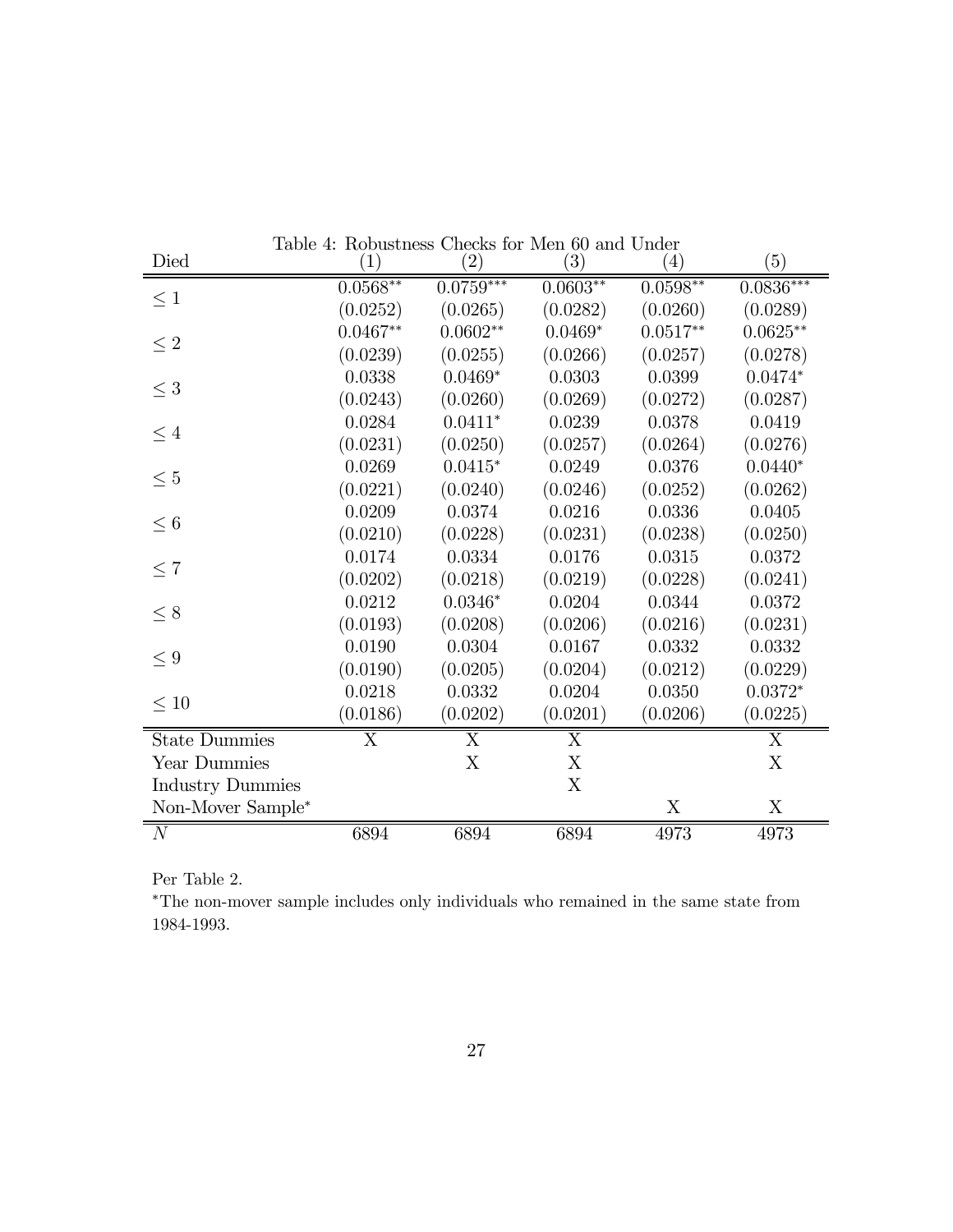| ⊷น        | $1,00$ piavin         | $\mu$ . The compact of $\mu$ |
|-----------|-----------------------|------------------------------|
| $\leq 1$  | 0.0201                | $0.0774**$                   |
|           | (0.0614)<br>0.0269    | (0.0379)<br>$0.0629*$        |
| $\leq 2$  | (0.0550)              | (0.0376)                     |
| $\leq 3$  | 0.0369                | 0.0411                       |
|           | (0.0480)              | (0.0412)                     |
| $\leq 4$  | 0.0347<br>(0.0231)    | 0.0473<br>(0.0430)           |
|           | 0.0402                | 0.0186                       |
| $\leq 5$  | (0.0401)              | (0.0412)                     |
| $\leq 6$  | 0.0445                | 0.0108                       |
|           | (0.0370)              | (0.0400)                     |
| $\leq 7$  | 0.0427<br>(0.0339)    | 0.0100<br>(0.0381)           |
|           | 0.0483                | 0.0140                       |
| $\leq 8$  | (0.0327)              | (0.0364)                     |
| < 9       | 0.0478                | 0.0143                       |
|           | (0.0322)              | (0.0353)                     |
| $\leq 10$ | $0.0551*$<br>(0.0320) | 0.0135<br>(0.0342)           |
| N         | 6894                  | 6894                         |
|           |                       |                              |

Table 5: Mortality by Cause: Neoplasm and Circulatory Disease, Men Under 60 Died Neoplasm Circulatory Disease

Per Table 2.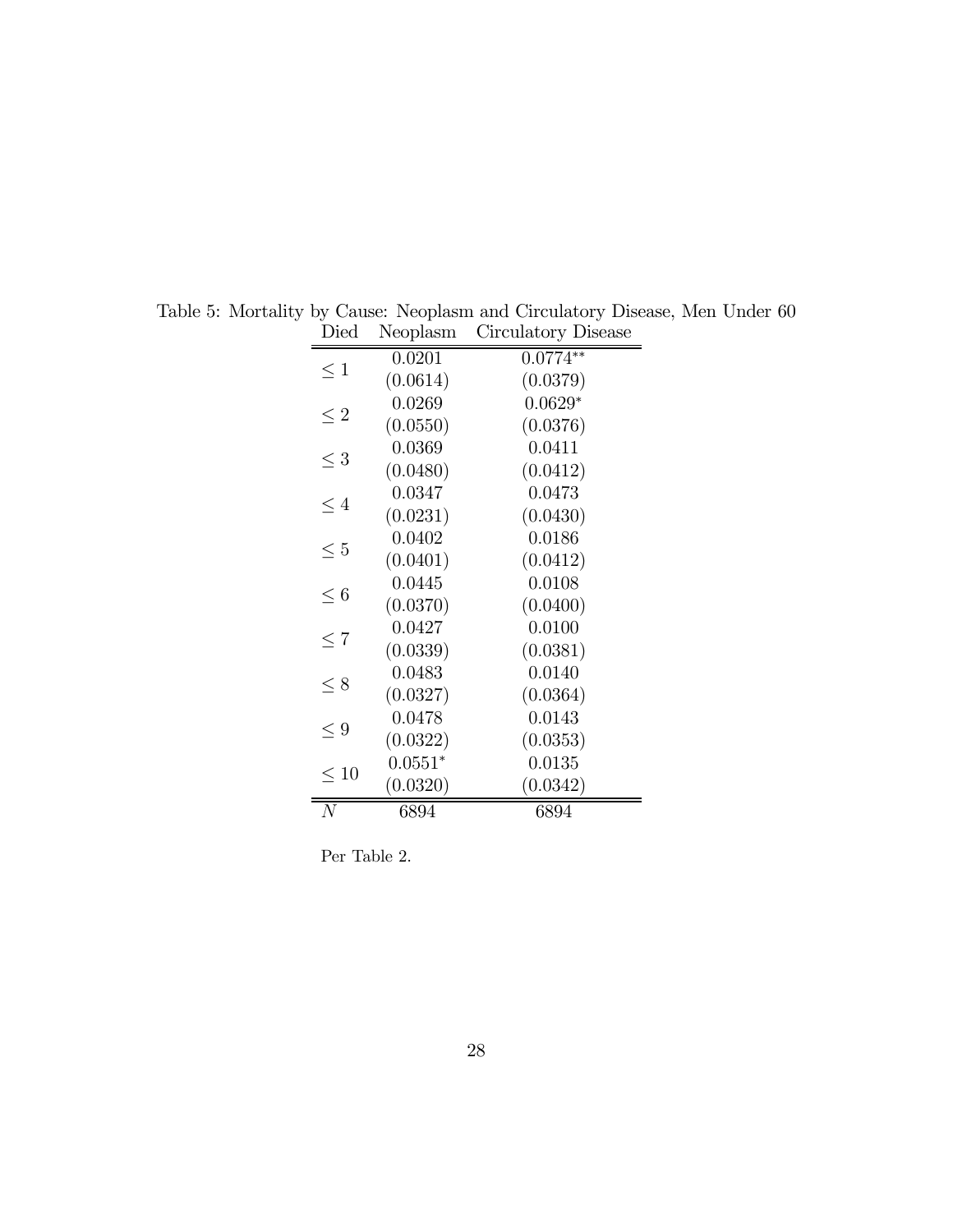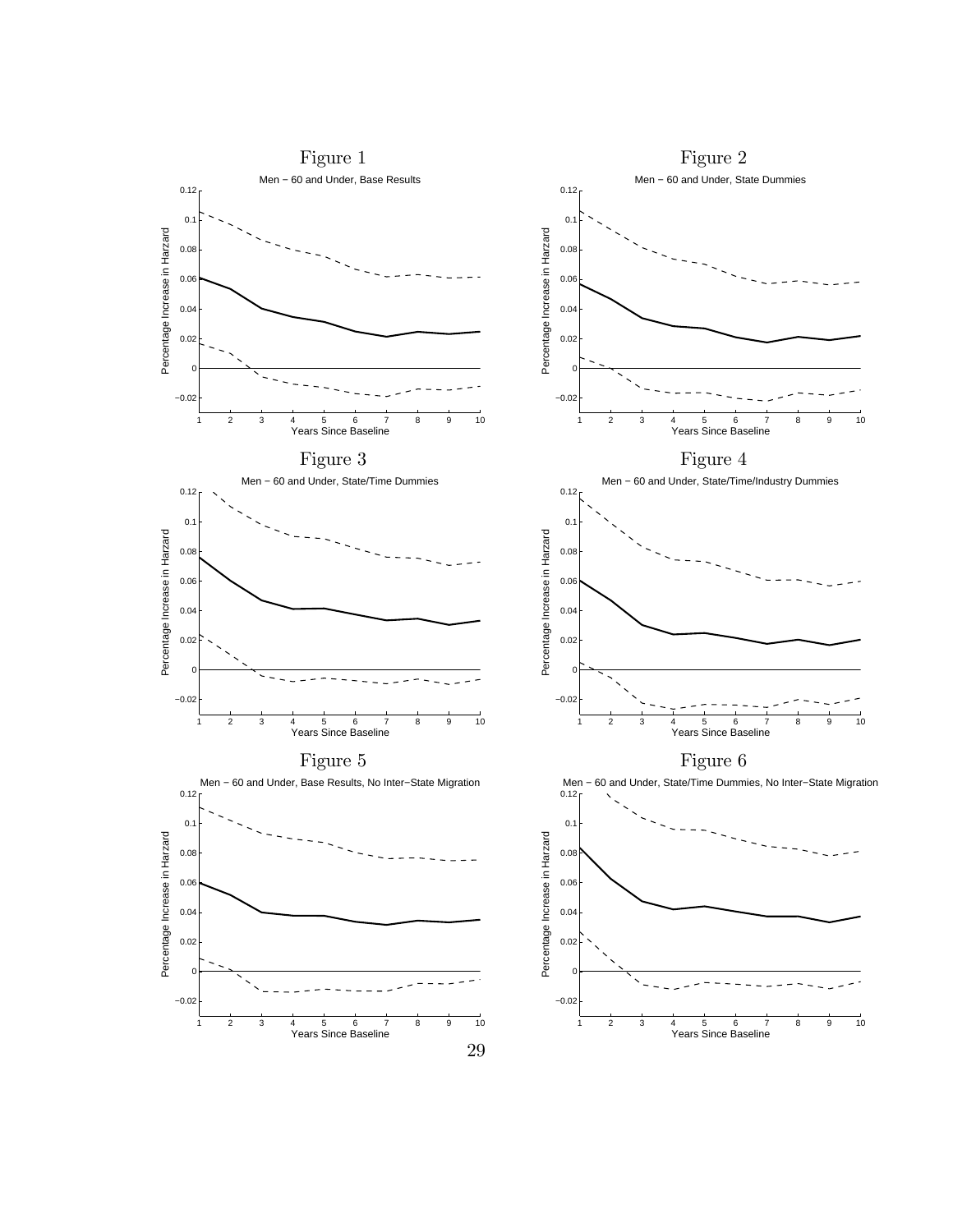

30